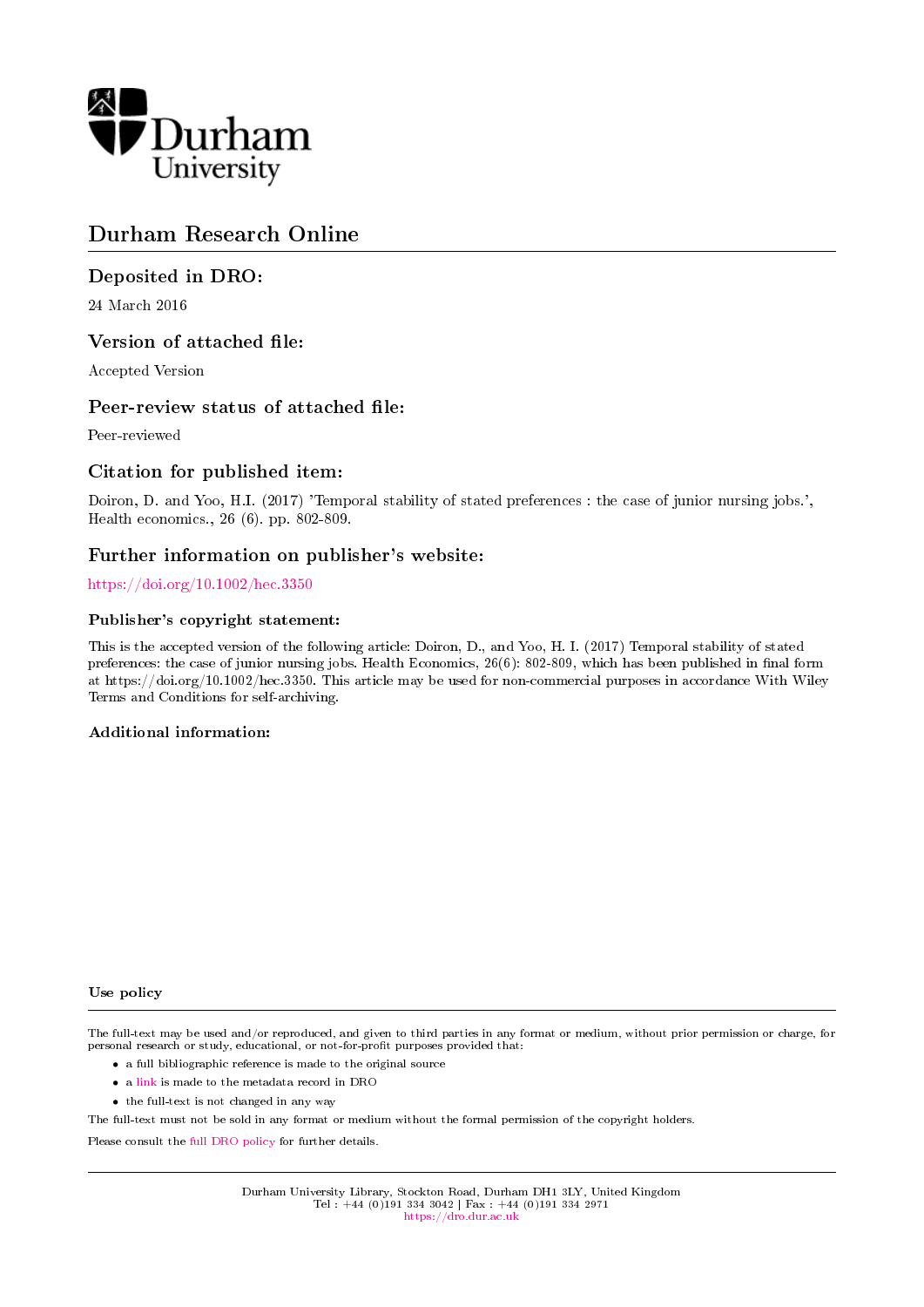## Temporal stability of stated preferences: the case of junior nursing jobs

Denise Doiron<sup>a</sup>, Hong Il Yoo<sup>b,∗</sup>

a. School of Economics, University of New South Wales Sydney, Australia. d.doiron@unsw.edu.au

b. Durham University Business School, Durham University Durham, United Kingdom. h.i.yoo@durham.ac.uk

#### January 2016

JEL classification: C35, C81 , J44, I11

Key words: job preferences, discrete choice experiment, reliability, panel data, health workforce

Counts: 2000 words; 2 figures; 1 table.

Funding source: This work was supported by Discovery Project Grant DP0881205 from the Australian Research Council.

Conflict of interest: The authors do not have any conflict of interest.

<sup>∗</sup>Corresponding author at: Durham University Business School, Mill Hill Lane, Durham DH1 3LB, United Kingdom. Ph: +44 191 334 5544. Email: h.i.yoo@durham.ac.uk.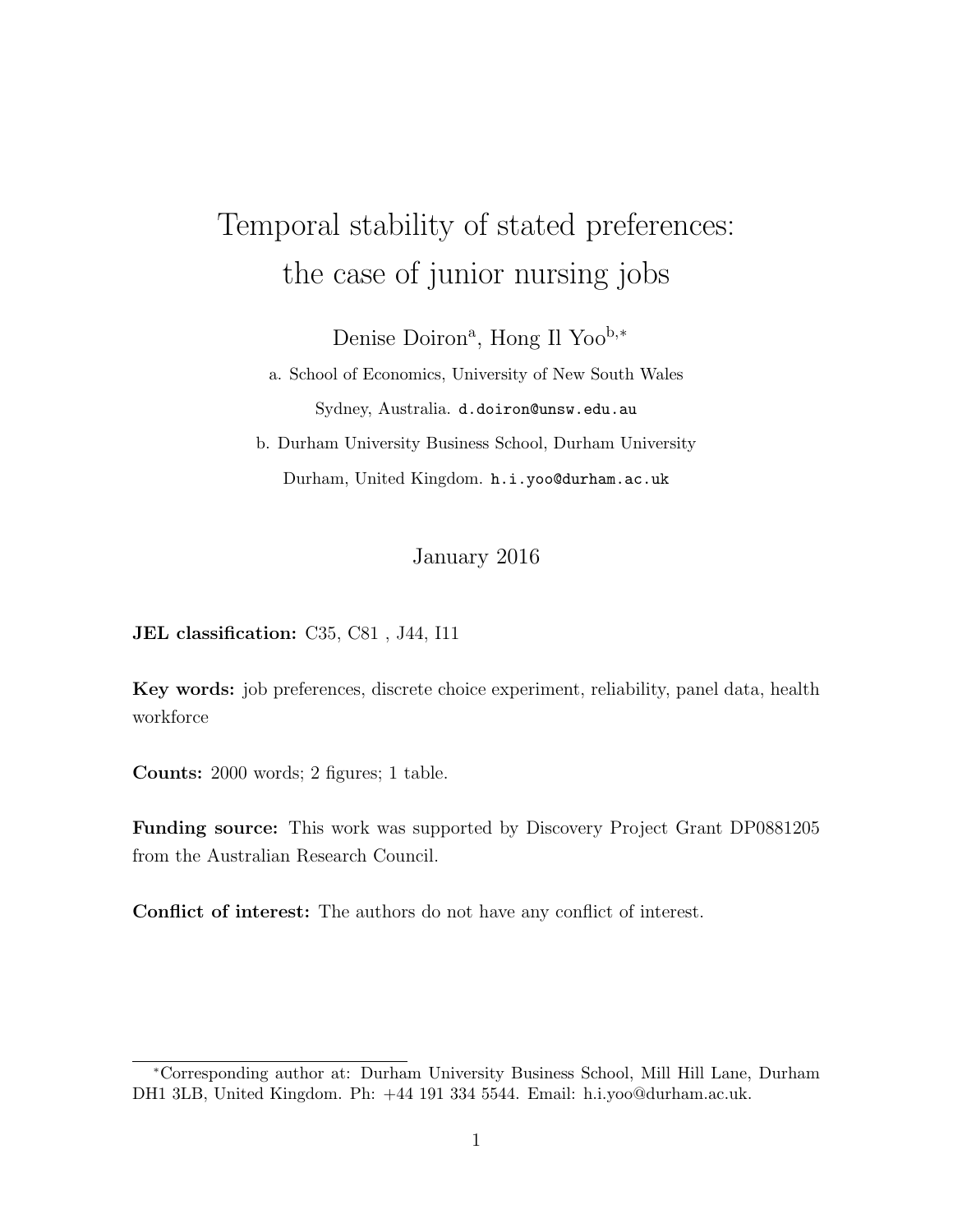## Abstract

With the growing use of discrete choice experiments (DCEs) in health workforce research, the reliability of elicited job preferences is a growing concern. We provide the first empirical evidence on the temporal stability of such preferences, using a unique longitudinal survey of Australian nursing students and graduate nurses. The respondents completed DCEs on nursing positions in two survey waves. Each position is described by salary and eleven non-salary attributes, and the two waves are spaced 15 months apart on average. Between the waves, most final-year students finished their degrees and started out as graduate nurses. Thus, the survey covers a long timespan that includes an important period of career transition. The relative importance of different job attributes appears stable enough to support the use of DCEs to identify key areas of policy intervention. There is virtually no change in the groupings of influential job characteristics. Conclusions regarding the stability of willingness-to-pay, however, are different due to unstable preferences for salary. The instability of preferences for salary was also found previously in the context of comparing alternative elicitation methods. This prompts us to push for further work on the reliability of stated preferences over monetary attributes.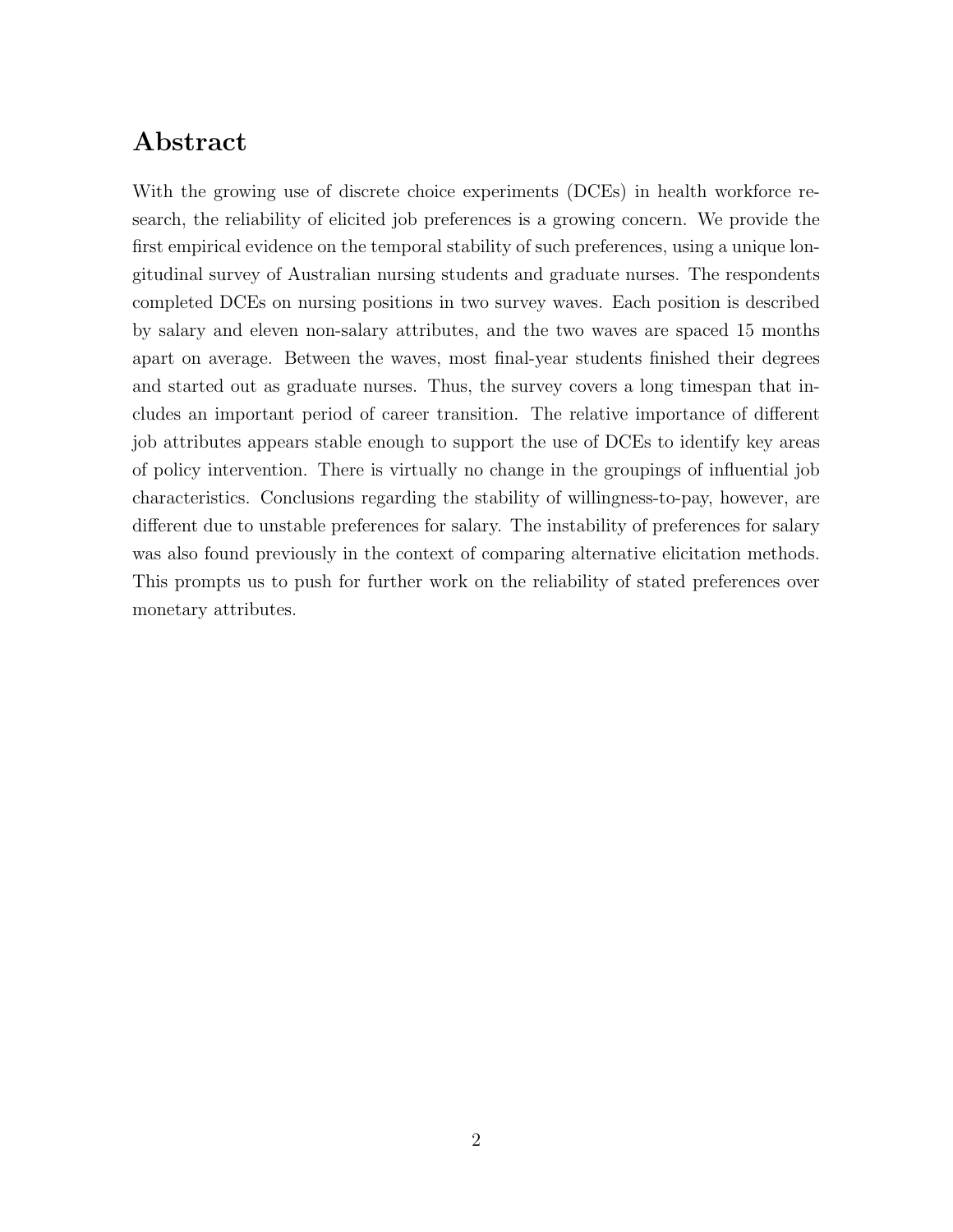### 1 Introduction

Recent years have seen an increasing demand for empirical evidence to guide the recruitment and retention of health care professionals. Household surveys and registry data, however, do not often provide rich enough information to analyse trade-offs across a wide range of job attributes. A growing body of evidence comes from discrete choice experiments (DCEs), with the World Health Organization and the World Bank now promoting the DCE approach (Ryan *et al.*, 2012; Araújo and Maeda, 2013). This approach collects stated choices among job profiles to elicit preferences for job attributes. The Australian DCE study of Doiron *et al.*  $(2014)$ , for example, is the first study from a developed country to provide evidence on trade-offs across several nursing job attributes, which have not been previously analysed together due to data limitations. Other recent DCE studies include Kolstad (2011) on Tanzanian clinical officers, Sivey et al. (2012) on Australian doctors, and Holte et al. (2015) on Norwegian doctors.

The usefulness of DCE studies depends on whether they capture fundamental aspects of preferences which can inform future decisions, making temporal stability an important reliability criterion. A handful of studies have tested for temporal stability explicitly. Earlier studies find stable preferences for medical services (Bryan et al., 2000; San Miguel et al., 2002; Salkeld et al., 2005; Skjoldborg et al., 2009) and social care outcomes (Ryan et al., 2006) but, as Liebe et al. (2012) point out, their study designs may be conducive to carry-over effects since the repeat DCE occurs soon (2 weeks to 4 months) after the initial DCE. Recent studies in environmental valuation suggest that the timespan between DCEs indeed matters. Two six-month studies (Czajkowski et al., 2014; Rigby et al., 2015) support stability, while two one-year studies (Liebe et al., 2012; Schaafsma et al., 2014) present mixed evidence. The marketing study of Islam and Louviere (2015) on household consumables (e.g. toothpastes), however, finds that stability may hold over two years when DCE profiles describe familiar objects.

This paper is the first DCE study to investigate the temporal stability of stated job preferences. Exploring temporal stability over a long timespan is important in health workforce research, where DCEs often recruit prospective workforce cohorts to aid forward-looking policy formulation. For instance, Blauuw et al. (2010), Kolstad (2011), and Holte et al. (2015) administer DCEs involving entry-level positions to students of professional degree programmes, and Sivey et al. (2012) and Pedersen and Gyrd-Hansen (2014) administer DCEs involving specialist positions to non-specialist doctors. While prospective and current employees often have opportunities to experience various job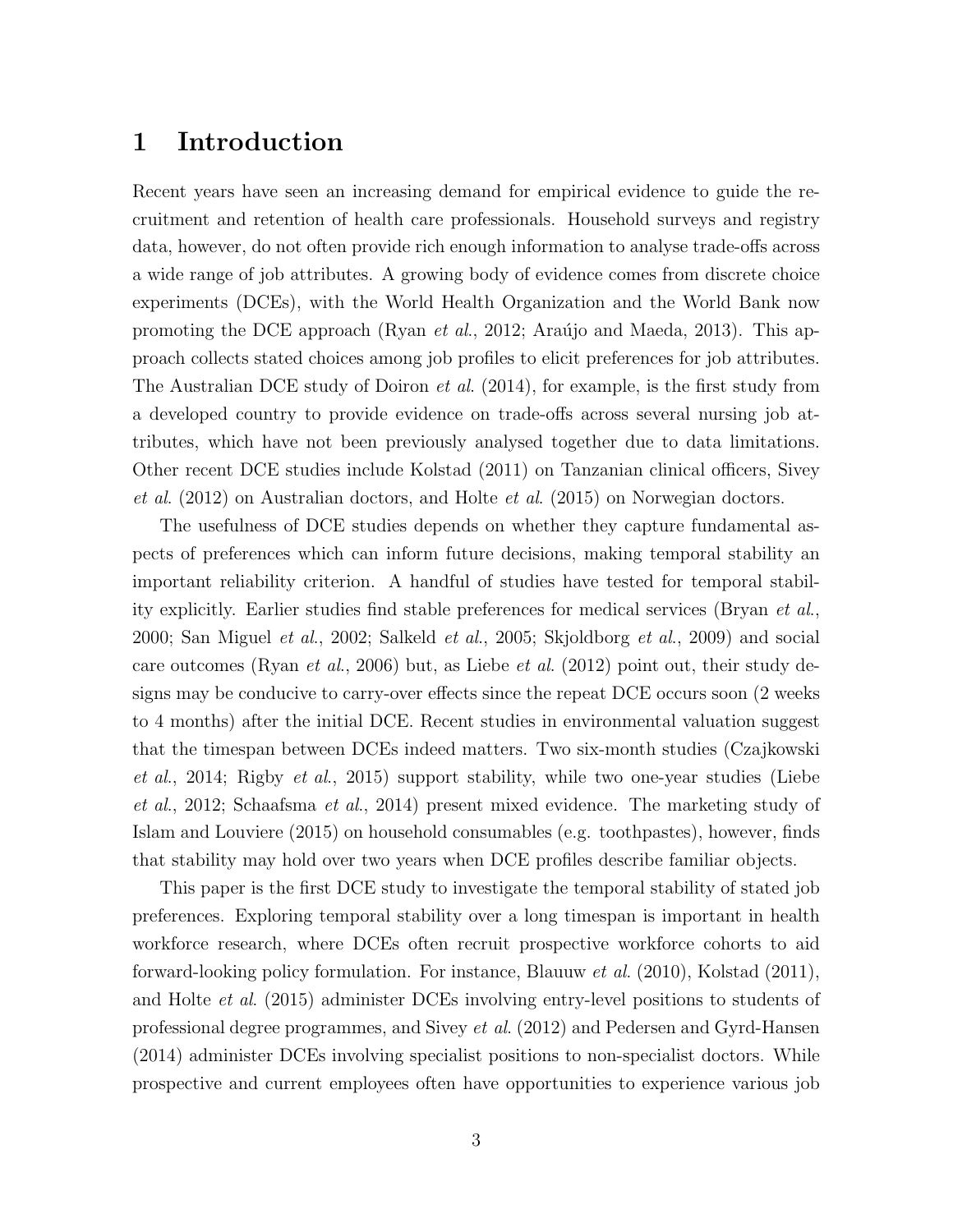attributes, job decisions are inherently more complex than the purchase of household consumables. Assuming temporal stability over a long period without relevant evidence may lead to erroneous policy decisions, especially when the period in question involves career transition. As Islam and Louviere (2015) review, behavioural and psychological research contends that preferences encompass constructed, as opposed to inherently stable, components that vary with external conditions. Qualitative research findings show that the health workers' assessment of job aspects varies within a few months into the first employment (Kelly and Ahern, 2009), suggesting that career transition may be one such condition. Whether job preferences remain stable, and if not, to what extent instability alters conclusions from an initial DCE, are questions that need be addressed empirically.

We analyse a longitudinal survey of nursing students and junior nurses who completed two waves of DCEs involving entry-level nursing positions in Australia.<sup>1</sup> The two waves were spaced at least a full year apart and 15 months on average, meaning that our study covers a longer timespan than all but one previous study (Islam and Louviere, 2015). Many of our respondents are making the transition from study to work, potentially learning a lot about performing nursing jobs.

#### 2 Data and methods

The underlying survey recruited 628 respondents during 2008-2010, from 3-year Bachelor of Nursing programmes at the University of Technology Sydney and the University of New England in Australia.<sup>2</sup> This paper focuses on 241 respondents who participated in DCEs involving entry-level nursing jobs in two consecutive waves.<sup>3</sup> They completed the first-wave DCE between September 2009 and July 2011, when 27%, 32% and 41% of them were third-year, second-year and first-year students; and the second-wave DCE between April 2011 and August 2012, when 35% of them were graduate nurses, while 34%, 29% and 2% were third-year, second-year and first-year students. Each respondent's completion dates were spaced at least a full year apart, and 15 months on average.

The first-wave DCE requires each respondent to complete 8 choice scenarios. Each scenario asks for the best and the worst out of 3 jobs simultaneously, thereby eliciting a

<sup>&</sup>lt;sup>1</sup>Doiron *et al.* (2014) provide an in-depth analysis of the first wave of the survey.

<sup>&</sup>lt;sup>2</sup>More information on this survey is available in Yoo and Doiron (2013) and Doiron *et al.* (2014).

<sup>3</sup>An earlier version of this paper provides a multinomial logit analysis of the current estimation sample, as well as an unbalanced sample that includes all 628 first-wave respondents. That version can be accessed at: https://goo.gl/TFiSgJ.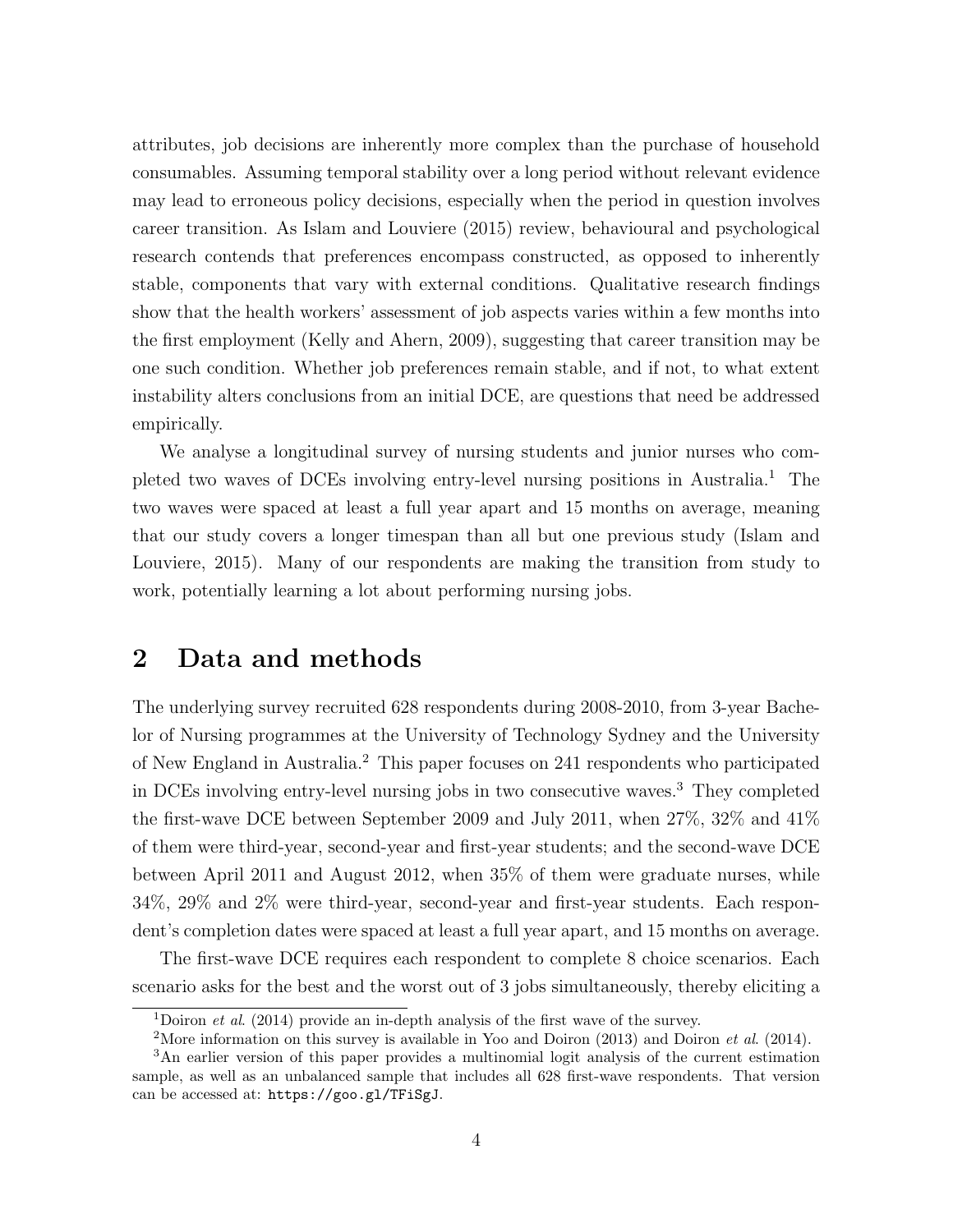full preference ordering. The jobs are differentiated by weekly salary (four possible levels) and 11 non-salary attributes (two possible levels each): the online appendix provides details on the attribute-levels. The second-wave DCE is identical, barring two differences. First, the four underlying salary levels change from {\$800, \$950, \$1100, \$1250} to {\$900, \$1100, \$1300, \$1500}, mirroring the updated pay scale for entry-level nursing jobs in 2011. Second, the respondents are not required to complete all 8 scenarios, although almost everyone (234 out of 241) voluntarily completed all.

Most DCEs prompt choices from available alternatives, instead of full preference orderings.<sup>4</sup> To obtain more directly comparable results, we focus on modelling which of 3 jobs is the best. In the random utility maximisation framework, the chosen and best alternatives are conceptually equivalent, since the decision maker is assumed to choose their best alternative. Capparos *et al.* (2008) and Akaichi *et al.* (2013) test this equivalence by administering the same DCE using both elicitation formats, and find supporting evidence.

Our analysis follows the usual random utility maximisation framework. The utility that person *n* derives from job  $j$  in choice senario  $t$  is

$$
U_{njt} = \beta'_{nt} \mathbf{x}_{njt} + \varepsilon_{njt}
$$
  
where  $\beta_{nt} = \alpha_n + \delta_n \times wave2_{nt}$ . (1)

 $x_{njt}$  is a vector of 12 attributes,  $\beta_{nt}$  is a conformable vector of utility coefficients,  $wave2<sub>nt</sub>$  is a dummy variable that equals 1 for choice scenarios from wave 2, and error term  $\varepsilon_{njt}$  is i.i.d. Type 1 Extreme Value.  $\beta_{nt}$  comprises  $\alpha_n$  that captures the baseline preferences in wave 1, and  $\delta_n$  that captures the deviations from the baseline in wave 2. We accommodate interpersonal taste heterogeneity nonparametrically by specifying a finite-mixture or "latent class" logit (LCL) model (Train, 2008):  $\theta_n = (\alpha_n, \delta_n)$  can be one of C classes or types of preferences,  $\theta_1, \theta_2, \cdots, \theta_C$ , with the population share of class c being  $Pr(\theta_n = \theta_c) = \pi_c$ <sup>5</sup> Our discussion focuses on the 3-class LCL model that estimates  $\theta_1, \theta_2, \theta_3, \pi_1$ , and  $\pi_2$ , normalising  $\pi_3 = 1 - \pi_2 - \pi_1$ .<sup>6</sup>

<sup>&</sup>lt;sup>4</sup>To our best knowledge, Islam and Louviere (2015) is the only temporal stability study that models best-worst choices.

<sup>&</sup>lt;sup>5</sup>The online appendix reports results based on other types of mixed logit models.

<sup>&</sup>lt;sup>6</sup>The preferred number of classes  $C$  is often selected using the Bayesian Information Criterion (BIC). In our application, BIC for the 3-class model is 6260, compared to 6281 for the 2-class model and 6325 for the 4-class model.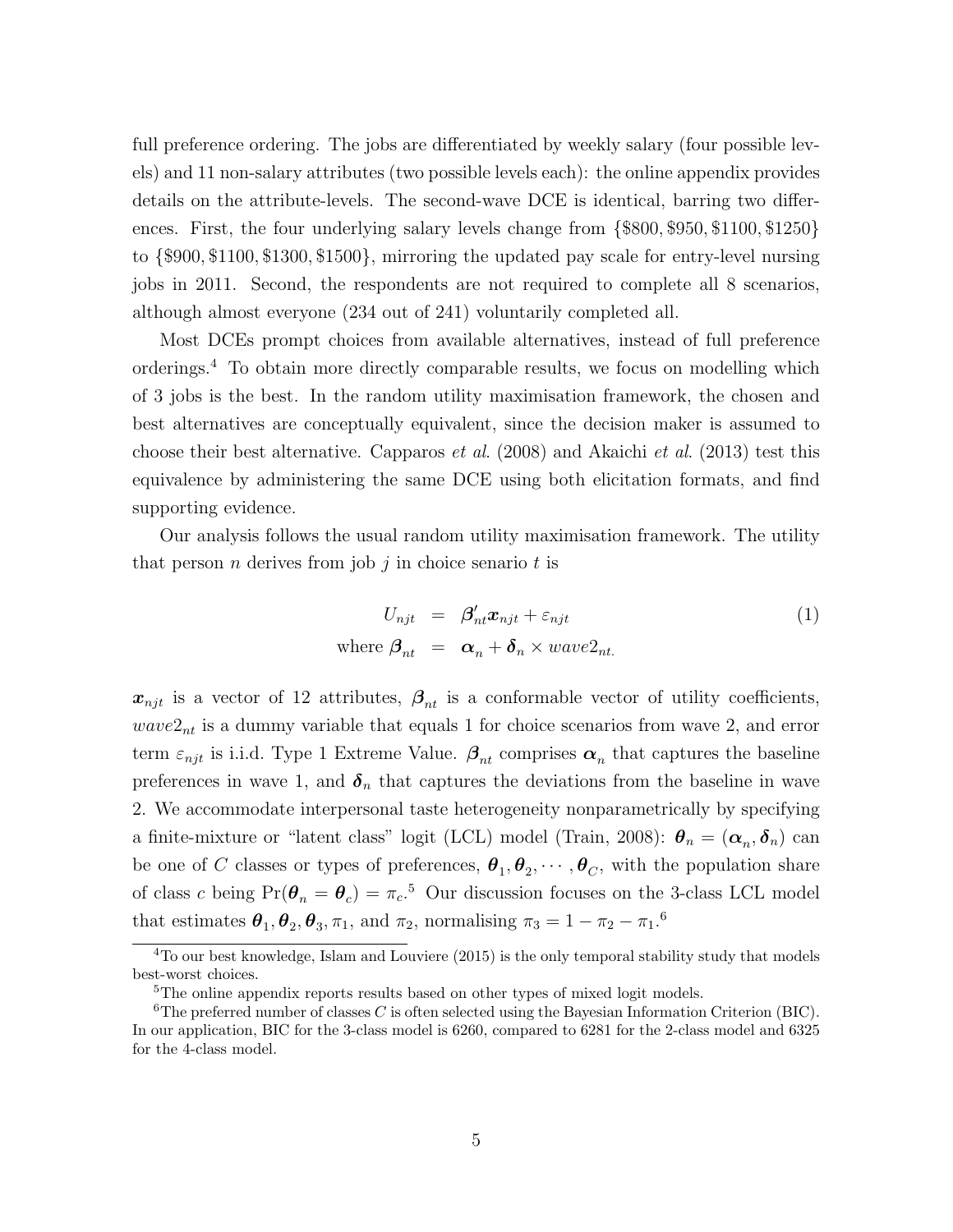All non-salary attributes are dummy-coded. Salary is log-transformed to allow for the diminishing marginal utility of money.<sup>7</sup>

### 3 Results

Figure 1 plots the second wave (W2) coefficients against the first wave (W1) coefficients. They are the population mean utility weights,  $E(\alpha_n + \delta_n) = \sum_{c=1}^3 \pi_c(\alpha_c + \delta_c)$  in W2 and  $E(\alpha_n) = \sum_{c=1}^3 \pi_c \alpha_c$  in W1. To facilitate interpretation, we multiply the coefficient on  $\ln(salary)$  by  $\ln(1.6)$ , and plot the resulting utility weight on 60% extra salary: in W1 (W2), the largest salary level of \$1250 (\$1500) is 56% (67%) above the base level of \$800 (\$900).

Most coefficients are clustered around the 45<sup>°</sup> line, implying similar magnitudes over time. Some show marked deviations from it, however, especially the weights on better hospital equipment and  $60\%$  extra salary. Statistically, 5 out of 12 coefficients show significant changes, including these two. As environmental valuation studies with the longest timespan (Liebe *et al.*, 2012; Schaafsma *et al.*, 2014), we find evidence against the complete stability of utility weights.

The relative valuation of job aspects, nevertheless, seems stable enough to allow its use in identifying the priority areas of intervention. Whether Figure 1 is read horizontally or vertically, attribute labels are encountered in a similar order, implying a similar relative valuation over time. The magnitude-based rankings of the coefficients in Table 1, indeed, show that 8 of 12 attributes display no or one-place change in rankings. The composition of four groups of three attributes based on W1 rankings remains unchanged in W2, except "well equipped" and "well staffed" that swap their membership in the 4th-6th place group and the 7th-9th place group. The results are particularly impressive considering that consistently trading off 12 attributes across 3 jobs is a non-trivial task.<sup>8</sup>

All money metric measures of better non-salary attributes can be expected to be influenced by the marked decline in the utility of extra salary in Figure 1. We consider

<sup>7</sup>The log transformation also adjusts for general price variations over person-specific completion dates. Any price deflator drops out from differences in the log of deflated salary within a choice set.

<sup>&</sup>lt;sup>8</sup>Most other DCEs in health workforce research specify 7 attributes or less, albeit they tend to be more complex than ours in another dimension by specifying more than 2 levels per non-salary attribute: see for example Sivey *et al.* (2012) and Holte *et al.* (2015). Given the results on the effects of complexity found in DCEs involving health insurance (Barnes et al., 2015) and environmental valuation (DeShazo and Fermo, 2002), we speculate that the stable relative valuation of job aspects can be generalised to health workforce DCEs involving fewer attributes than ours.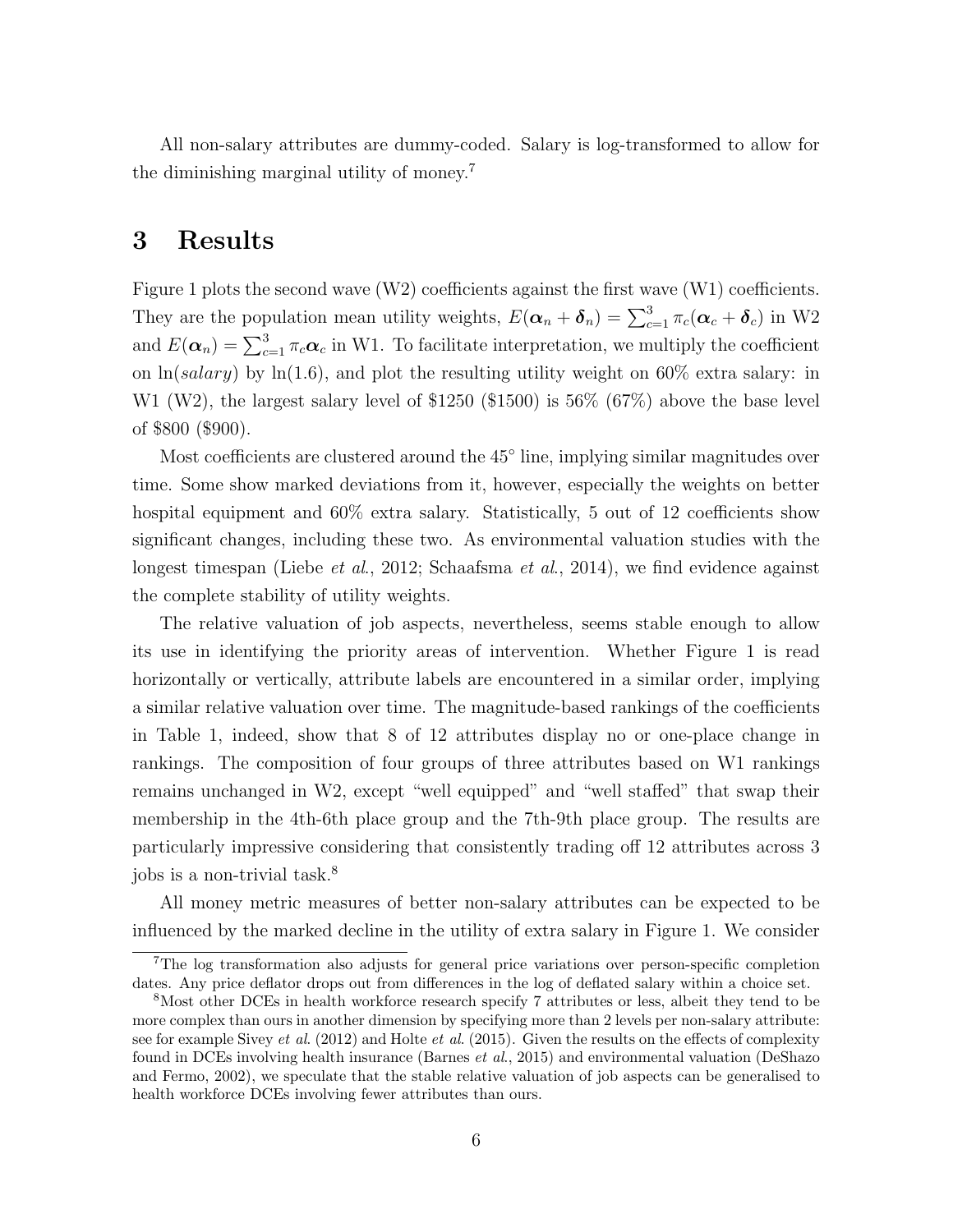

Figure 1: Wave-specific mean coefficients

The sample includes 3821 choice observations from 241 individuals. LogL (param) refers to the maximised log-likelihood (number of estimated parameters). The W1 coefficient on "abundant parking" is insignificant at the 10% level. All other coefficients are significant at the 1% level. A hollow circle indicates a significant between-wave difference at the 5% level. The base level for "public hospital" is "private hospital". Other non-salary attributes are vertical attributes and their base levels can be easily inferred. See the online appendix for further information on attribute-levels and detailed estimation results.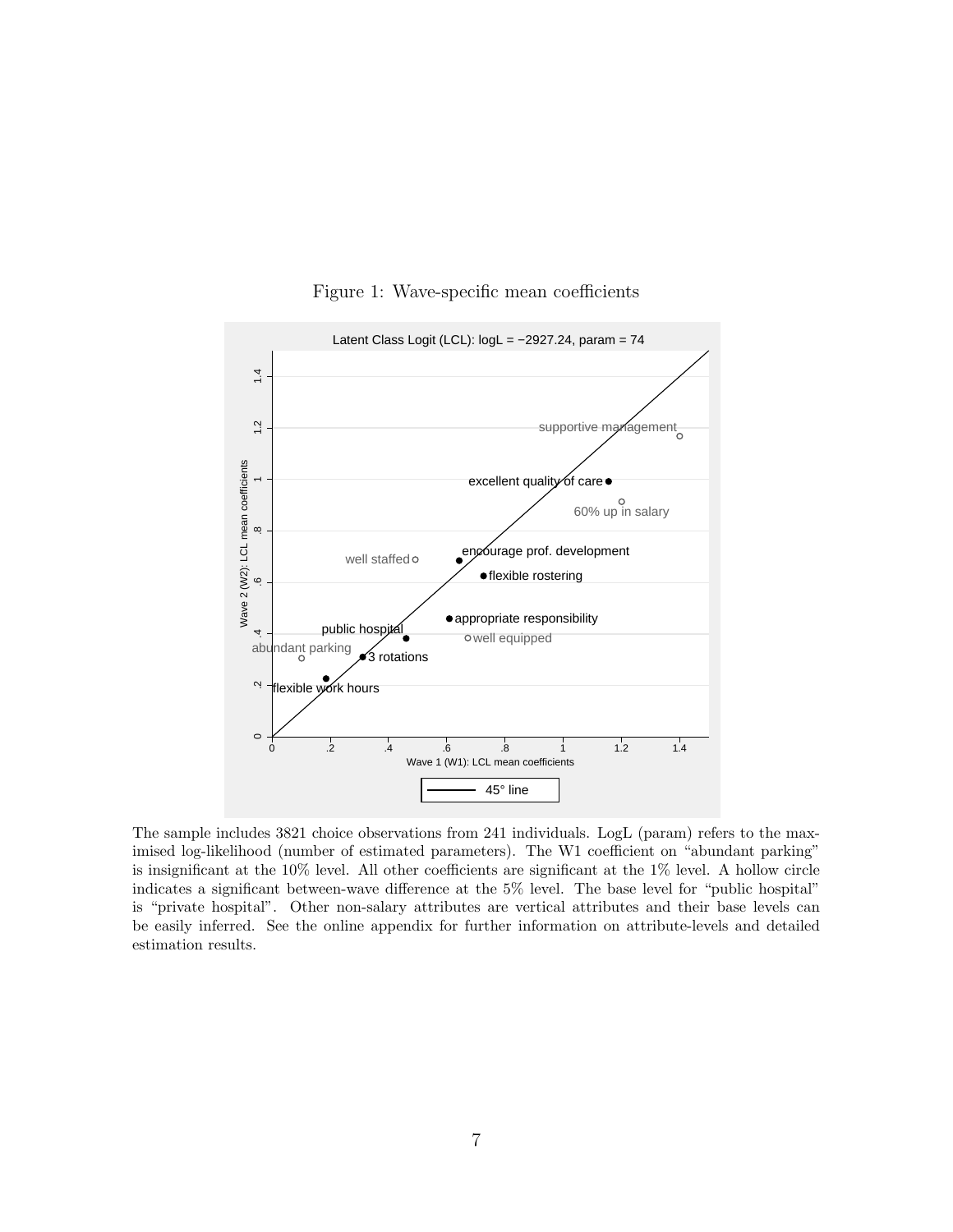|                             | LCL Mean Coefficient |            |             |                | Ranking        |          |  |
|-----------------------------|----------------------|------------|-------------|----------------|----------------|----------|--|
|                             | W1                   | W2         | $W2-W1$     | W1             | W2             | $W2-W1$  |  |
| supportive management       | $1.400***$           | $1.168***$ | $-0.232**$  | 1              | 1              | $\theta$ |  |
| $60\%$ up in salary         | $1.201***$           | $0.914***$ | $-0.287**$  | $\overline{2}$ | 3              | $+1$     |  |
| excellent quality of care   | $1.156***$           | $0.992***$ | $-0.164$    | 3              | $\overline{2}$ | $-1$     |  |
| flexible rostering          | $0.727***$           | $0.625***$ | $-0.102$    | $\overline{4}$ | 6              | $+2$     |  |
| well equipped               | $0.673***$           | $0.384***$ | $-0.289***$ | 5              | 8              | $+3$     |  |
| encourage prof. development | $0.643***$           | $0.685***$ | $+0.042$    | 6              | 5              | $-1$     |  |
| appropriate responsibility  | $0.609***$           | $0.459***$ | $-0.150$    | 7              | 7              | $\Omega$ |  |
| well staffed                | $0.492***$           | $0.689***$ | $+0.197**$  | 8              | $\overline{4}$ | $-4$     |  |
| public hospital             | $0.461***$           | $0.383***$ | $+0.078$    | 9              | 9              | $\Omega$ |  |
| 3 rotations                 | $0.312***$           | $0.311***$ | $-0.001$    | 10             | 10             | $\theta$ |  |
| flexible work hours         | $0.186***$           | $0.227***$ | $+0.041$    | 11             | 12             | $+1$     |  |
| abundant parking            | 0.102                | $0.306***$ | $+0.204**$  | 12             | 11             | $-1$     |  |

Table 1: Mean coefficients and magnitude rankings

\*, \*\*, \*\*\* indicate statistical significance at the  $10\%$ , 5% and 1% levels. W1 and W2 stand for Wave 1 and Wave 2 respectively. Ranking refers to the rankings of the LCL mean coefficients in terms of magnitude.

the willingness-to-pay (WTP) or a fraction of salary that person  $n$  is willing to give up for an improvement in attribute k. The WTP equals  $1 - \exp(-\theta_{nk}/\theta_{nS})$ , given coefficients  $\theta_{nk}$  on attribute k and  $\theta_{nS}$  on  $\ln(salary)$ .<sup>9</sup> In the LCL model, the population mean WTP (MWTP) is obtained by averaging class-specific WTP using class shares as weights.

Figure 2 reports MWTP in each wave. We also compute MWTP for a counterfactual case that combines  $\theta_{nk}$  from W2 and  $\theta_{nS}$  from W1. As expected, MWTP in W2 tends to exceed MWTP in W1. But MWTP in the counterfactual case shows much less pronounced deviations, and suggest that the instability in MWTP is driven primarily by the declining utility of extra salary. Schaafsma *et al.*  $(2014)$  define the average transfer error of MWTP as the average percentage change in MWTP between waves. Our average transfer error is 59% between W2 and W1, and 11% between the counterfactual case and W1. The latter compares well against -35% in Schaafsma et al. (2014). Our own computation for other studies reporting MWTP finds  $23\%$  in Liebe *et al.* (2012), whose study rejected the temporal stability of utility weights as Schaafsma *et al.* did,

<sup>&</sup>lt;sup>9</sup>This expression corresponds to  $1 - \lambda$ , where  $\lambda$  solves  $\theta_{nk} + \theta_{nS} \ln(\lambda \times salary) = \theta_{nS} \ln(salary)$ .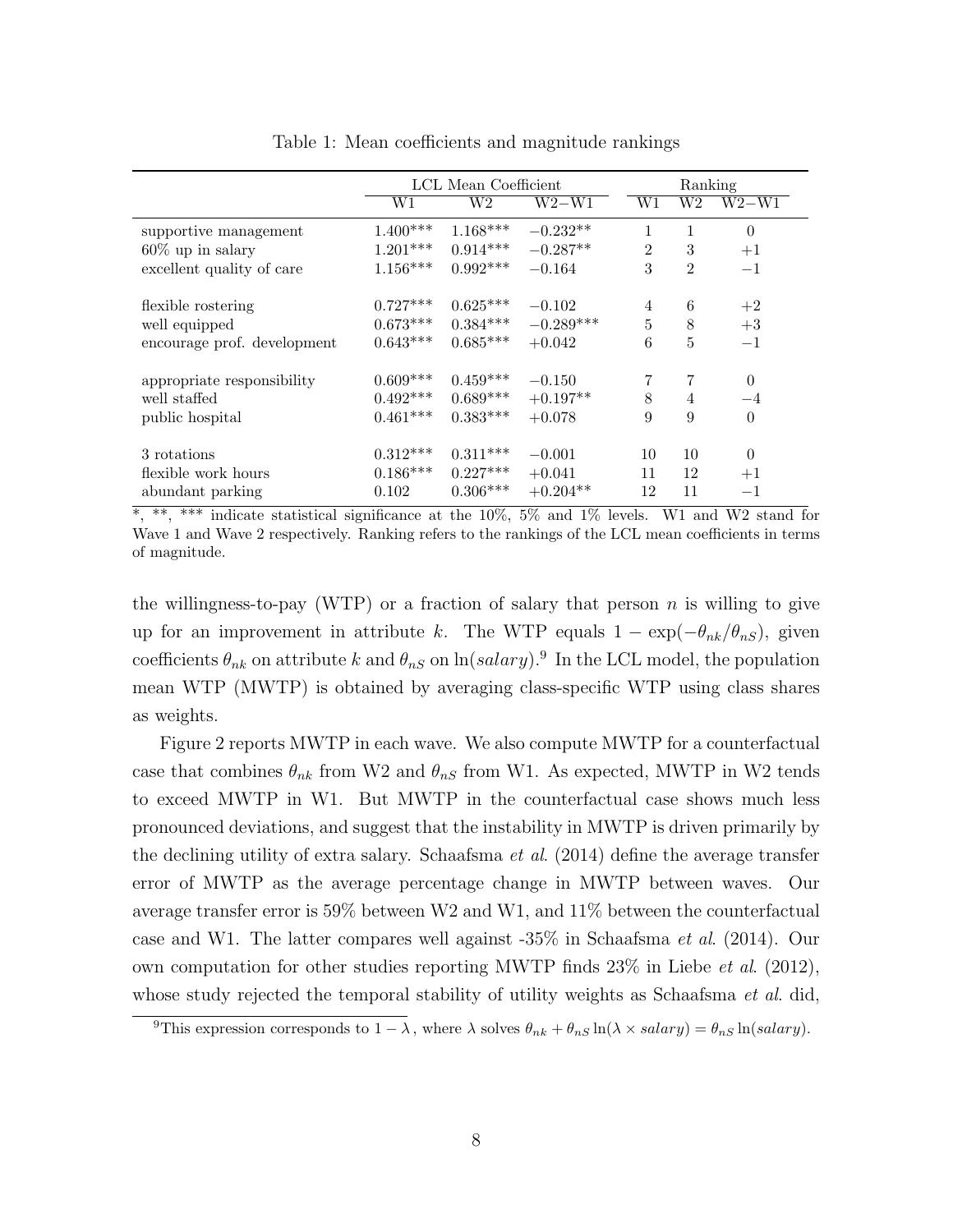

Figure 2: Mean willingness-to-pay (WTP)

The WTP refers to the fraction of salary that the decision maker is willing to trade off for an improvement in a particular attribute. Figures in the brackets, (A,B,C) indicate that the mean WTP in wave 1 is A; the mean WTP in the counterfactual case, that uses wave 2 non-salary coefficients and wave 1 salary coefficients, differs from A by B; and the actual mean WTP in wave 2 differs from A by C.

and  $-36\%$  in Skjoldborg *et al.* (2009) and  $4\%$  in Czajkowski *et al.* (2014) whose studies did not. $10,11$ 

In sum, the average transfer error in MWTP for nursing job attributes would have been towards the lower end of what previous studies have found for other types of attributes, if not for the instability of preferences for salary. Before concluding, we provide further thoughts on this instability.

To ensure that the declining utility of extra salary is a feature of the underlying data, not that of our  $ln(salary)$  specification, a robustness check is performed. We modify

<sup>&</sup>lt;sup>10</sup>Skjoldborg et al. (2009) and Czajkowski et al. (2014) conduct 3 DCEs over their study periods. These results are based on their first and last DCEs.

<sup>&</sup>lt;sup>11</sup>A modified version of the metric of Schaafsma *et al.* (2014) that averages the absolute values of percentage changes instead of percentage changes leads to similar results.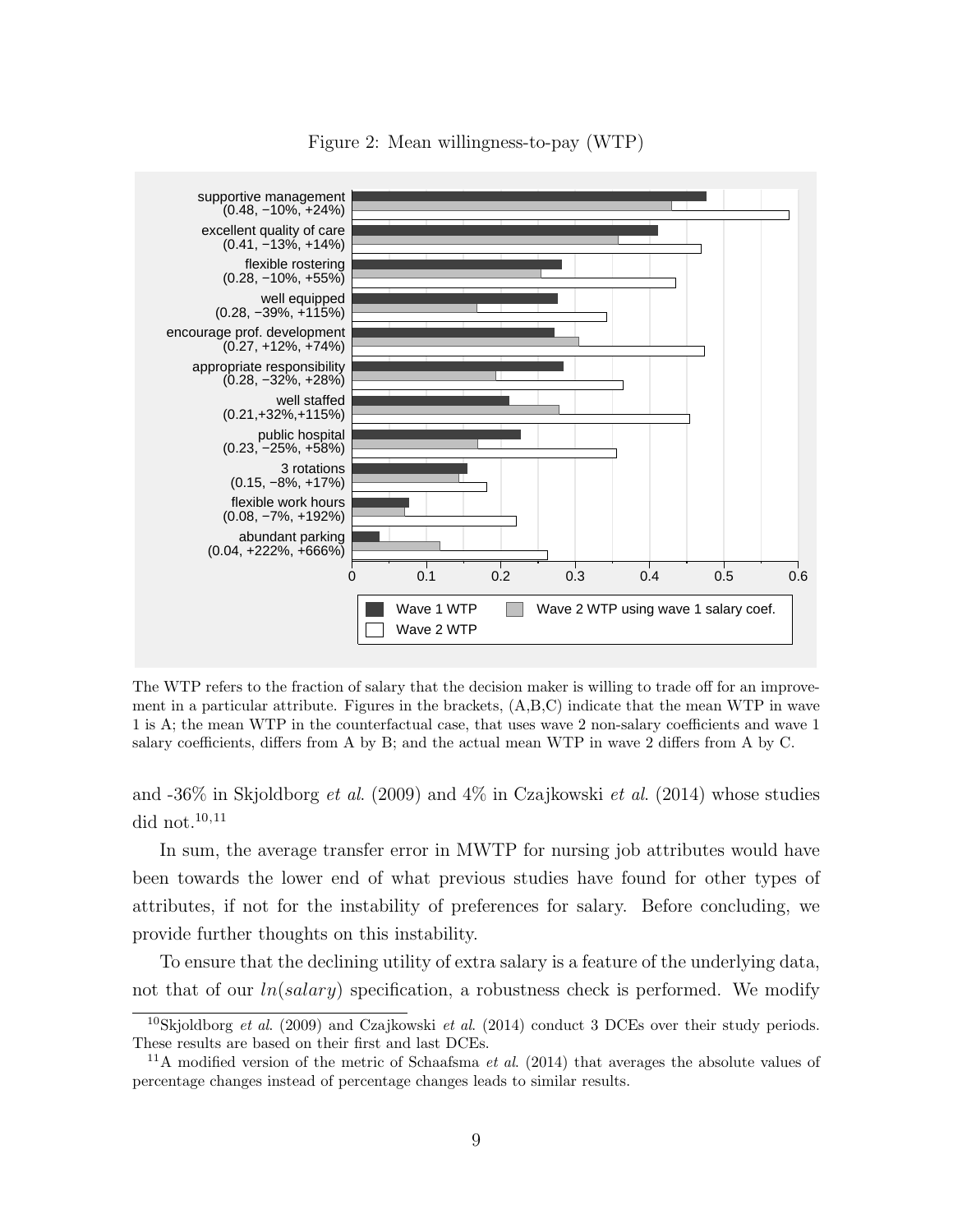the LCL model above by replacing  $ln(salary)$  with 6 dummy variables (3 for each wave) capturing all salary increments. The online appendix reports the results, which show that a given amount of extra salary in W2 yields either the same or less utility gain than a smaller amount in W1. The online appendix also reports specifications that incorporate observed heterogeneity in utility weights using individual characteristics. In general, the utility from extra salary and other attributes does not vary systematically across career stage groups (graduates and different years of study). This may reflect a good understanding of actual nursing jobs by students acquired through the practicum component of the Bachelor of Nursing program, which lessens the possible influence of career progression as an external shock to preferences. The hours spent in practicum placements during the 3-year programme are substantial: 120 in year 1, 320 in year 2 and 400 in year  $3^{12}$ 

One obvious and potentially testable confounding factor is the "price vector effects" (Hanley et al., 2005), which arise when elicited preferences are sensitive to the levels of a monetary attribute used in the DCE design. As noted, four salary levels in our design have increased for every respondent between W1 and W2, to keep the choice scenarios plausible in relation to the updated pay schedule. Distinguishing the price vector effects from the temporal shift in preferences for salary requires randomly allocating respondents to two different salary vector treatments within the same wave; this would be a useful avenue to pursue in future work.

If present, sizable price vector effects would have implications beyond explaining the temporal instability of preferences for salary. Specifying a small number of salary levels is a common feature of DCEs in health workforce research (e.g. Blaauw et al.  $(2010)$ , Kolstad  $(2011)$ , and Sivey *et al.*  $(2012)$  consider four levels), and such effects would limit the external validity of the resulting WTP estimates. Of three previous studies that have tested for the price vector effects in the contexts of cervical cancer screening (Ryan and Wordsworth, 2000) and environmental valuation (Hanley *et al.*) 2005; Carlsson and Martinsson, 2008), only one study (Carlsson and Martinsson, 2008) reports significant effects.

The findings of our earlier study (Yoo and Doiron, 2013) suggest that the robust elicitation of preferences for salary could be an inherently difficult task. In that study, we compare the DCE above against another type of DCE that presents respondents with

<sup>&</sup>lt;sup>12</sup>Interestingly, first-year students, who spent the least time in practicum placements, are the only group that differs from others in that first-year students place more weights on the hospital's reputation for excellent quality of care.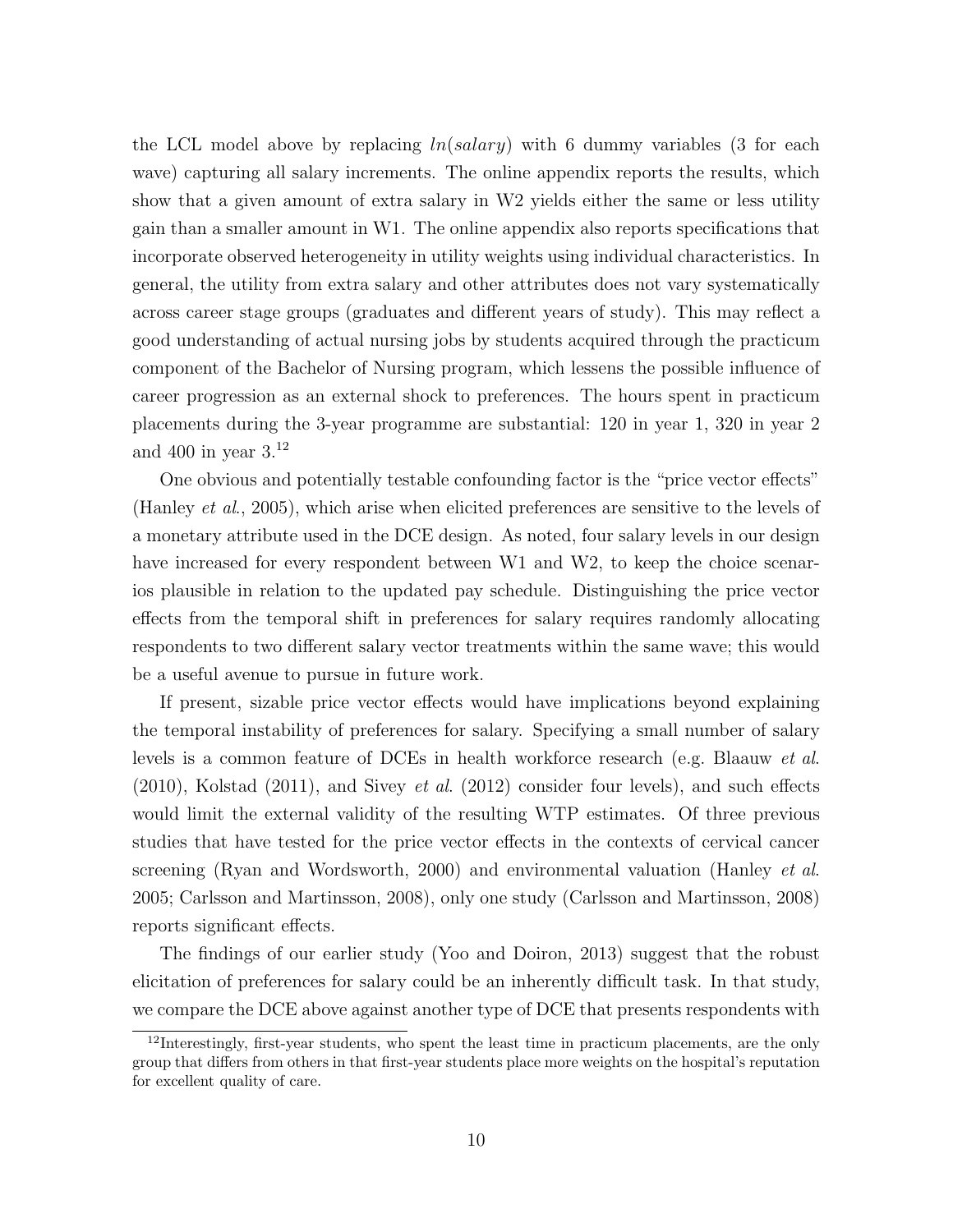only one nursing job profile at a time, asking them to state the best and worst aspects of that particular job. The same respondents complete both types of DCEs which use the same first-wave salary vector. Weights on non-salary attributes are comparable across the two types of DCEs but again, the salary weights differ. These results, along with the present analysis, prompt us to recommend further work on the stability of preferences for monetary attributes generally.

## 4 Conclusion

This paper is the first study on the temporal stability of stated job preferences, an important reliability criterion for the intended policy use of a growing number of DCE studies in health workforce research. Statistically, we find stable preference parameters for only 7 of 12 job attributes in our DCE. However, the relative importance of different attributes to job choices is stable enough to support the use of DCEs to identify priority areas of intervention. Our conclusion regarding the stability of willingness-to-pay (WTP) for non-salary attributes is more tentative. The average transfer error in our WTP estimates is larger than what temporal stability studies in other contexts have found. But this discrepancy is mostly explained by the instability of preferences for salary: in the absence of it, the average transfer error is 11%, well within the lower end of what other studies have found. We believe that a research agenda focusing on the difficulty of eliciting preferences for monetary characteristics may be warranted.

## Acknowledgements

We wish to thank Editor James F. Burgess and two anonymous referees for helpful and constructive comments. We wish to thank Agne Suziedelyte for helpful suggestions. We also wish to thank participants at the iHEA World Congress in 2013.

## References

Akaich F, Nayga RM, Gil JM. 2013. Are results from non-hypothetical choice-based conjoint analyses and non-hypothetical recoded-ranking conjoint analyses similar? American Journal of Agricultural Economics 95: 946-963.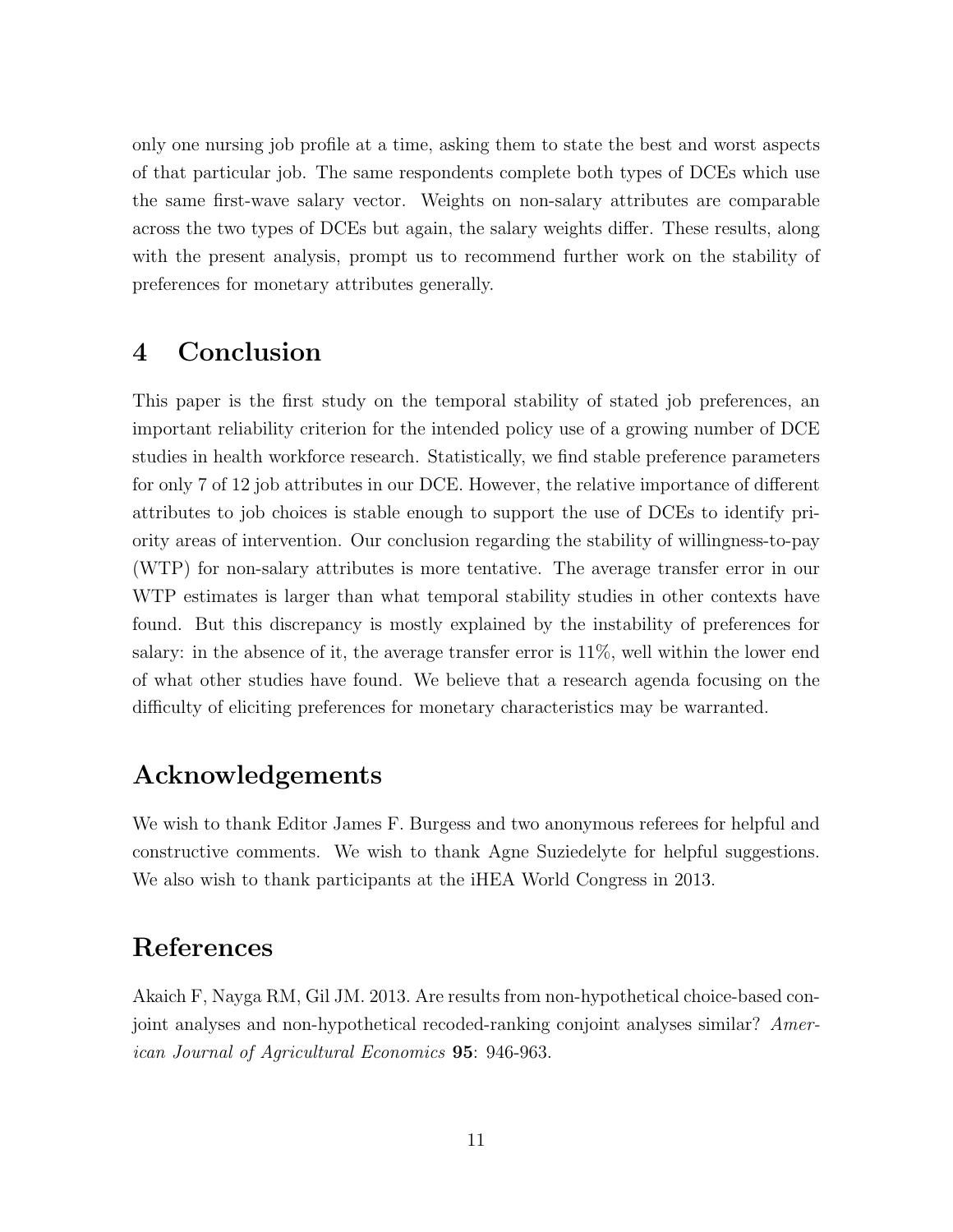Araújo EC, Maeda A. 2013. How to recruit and retain health works in rural and remote areas in developing countries: a guidance note. HNP Discussion Paper 78506. The World Bank.

Barnes AJ, Hanoch Y, Rice T. 2015. Determinants of coverage decisions in health insurance marketplaces: consumers decision-making abilities and the amount of information in their choice environment. Health Services Research 50: 58-80.

Blaauw D, Erasmus E, Pagaiya N, Tangcharoensathein V, Mullei K, Mudhune S, Goodman C, English M, Lagarde M. 2010. Policy interventions that attract nurses to rural areas: a multicountry discrete choice experiment. Bulletin of World Health Organization 88: 350-356.

Bryan S, Gold L, Sheldon R, Buxton M. 2000. Preference measurement using conjoint methods: an empirical investigation of reliability. Health Economics 9: 385-395.

Caparrós A, Oviedo JL, Campos P. 2008. Would you choose your preferred option? comparing choice and recoded ranking experiments. American Journal of Agricultural Economics 90: 843-855.

Carlsson F, Martinsson P. 2008. How much is too much? Environmental and Resource Economics 40: 165-176.

Czajkowski M, Bartczak A, Budzinski W, Giergiczny M, Hanley N. 2014. Within- and between- sample tests of preference stability and willingness to pay for forest management. Working Papers No. 24/2014 (141), University of Warsaw.

DeShazo JR, Fermo G. 2002. Designing choice sets for stated preference methods: the effects of complexity on choice consistency. Journal of Environmental Economics and Management 44: 123-143.

Doiron D, Hall J, Kenny P, Street D. 2014. Job preferences of students and new graduates in nursing. Applied Economics 46: 924-939.

Hanley N, Adamowicz W, Wright R. 2005. Price vector effects in choice experiments: an empirical test. Resource and Energy Economics 27: 227-234.

Holte JH, Kjaer T, Abelsen B, Olsen JA. 2015. The impact of pecuniary and nonpecuniary incentives for attracting young doctors to rural general practice. Social Science and Medicine 128: 1-9.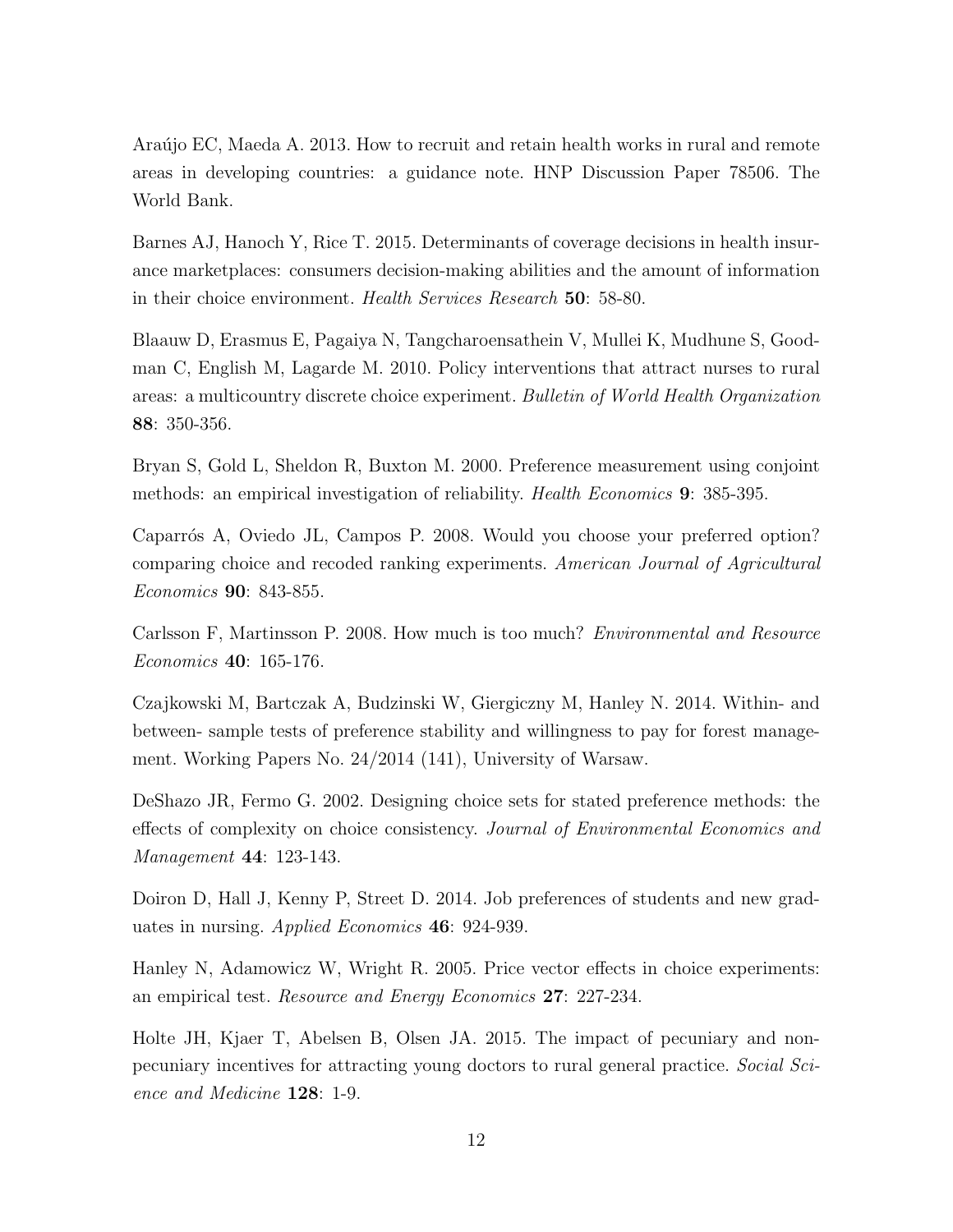Islam T, Louviere J. 2015. The stability of aggregate-level preferences in longitudinal discrete choice experiments. In: Louviere J, Flynn T, and Marley A (eds.) The Best-Worst Scaling: Theory, Methods and Applications, Cambridge University Press, 265- 277.

Kelly J, Ahern K. 2009. Preparing nurses for practice: a phenomenological study of the new graduate in Australia. Journal of Clinical Nursing 18: 910-918.

Kolstad JR. 2011. How to make rural jobs more attractive to health workers: findings from a discrete choice experiment in Tanzania. Health Economics 20: 196-211.

Liebe U, Meyerhoff J, Hartje V. 2012. Test-retest reliability of choice experiments in environmental valuation. Environmental and Resource Economics 53: 389-407.

Pedersen LB, Gyrd-Hansen D. 2014. Preference for practice: a Danish study on young doctors' choice of general practice using a discrete choice experiment. European Journal of Health Economics 15: 611-621.

Rigby D, Burton M, Pluske J. 2015. Preference stability and choice consistency in discrete choice experiments. Environmental and Resource Economics: forthcoming. DOI 10.1007/s10640-015-9913-1.

Ryan M, Wordsworth S. 2000. Sensitivity of willingness to pay estimates to the level of attributes in discrete choice experiments. Scottish Journal of Political Economy 47: 504-524.

Ryan M, Netten A, Skatun D, Smith P. 2006. Using discrete choice experiments to estimate a a preference-based measure of outcome - An application to social care for older people. Journal of Health Economics 25: 927-944.

Ryan M, Kolstad JR, Rockers PC, Dolea C. 2012. How to conduct a discrete choice experiment for health workforce recruitment and retention in remote and rural areas: a user guide with case studies. The World Health Organization, ISBN: 9789241504805.

Salkeld G, Solomon M, Butow P, Short L. 2005. Discrete choice experiment to measure patient preferences for the surgical management of colorectal cancer. British Journal of Surgey 92: 742-747.

San Miguel F, Ryan M, Scott A. 2002. Are preferences stable? The case of health care. Journal of Economic Behavior  $\mathcal C$  Organization 48 1-14.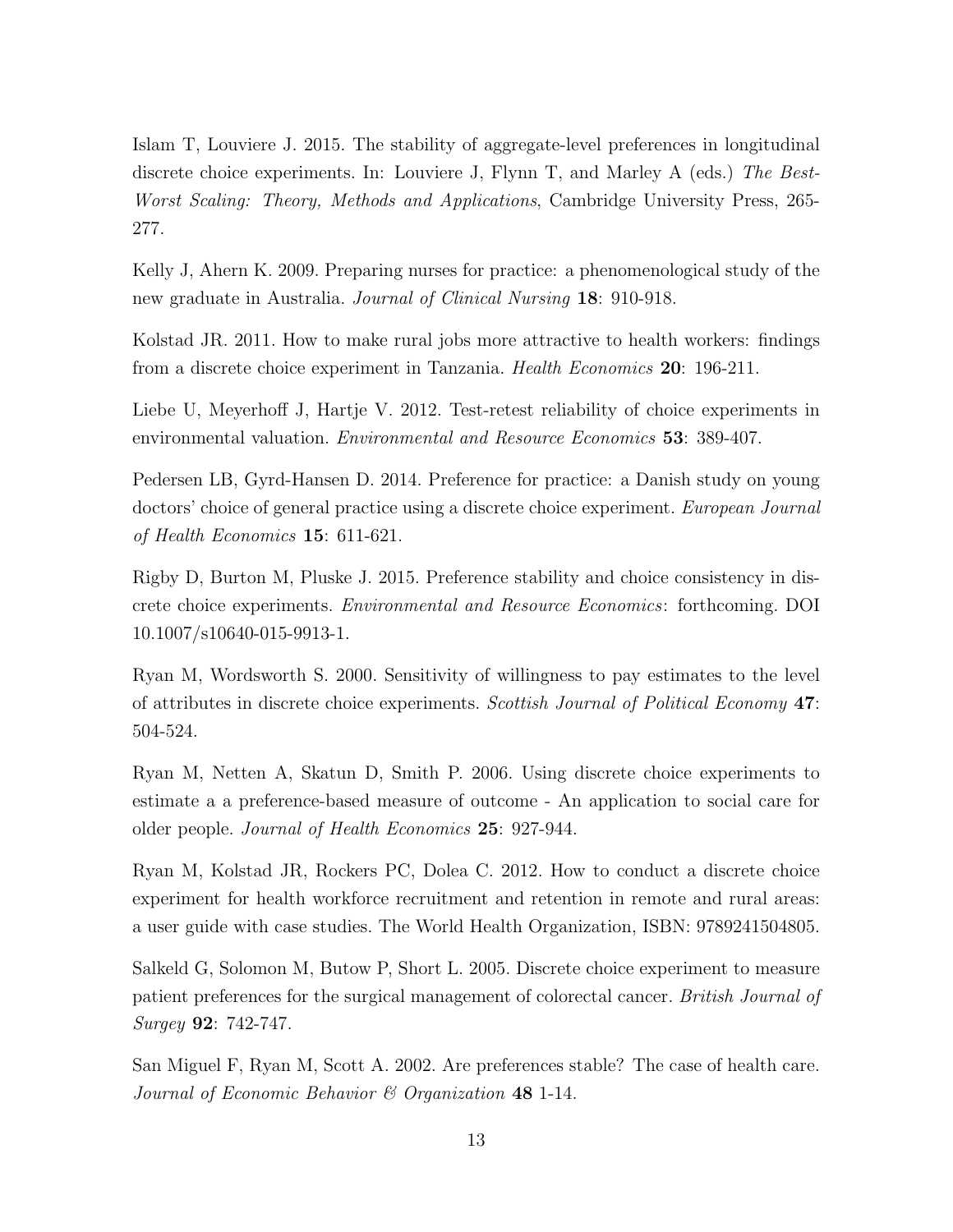Schaafsma M, Brouwer R, Liekens I, De Nocker L. 2014. Temporal stability of preferences and willingness to pay for natural areas in choice experiments: A test-retest. Resource and Energy Economics 38: 243-260.

Sivey P, Scott A, Witt J, Joyce C, Humphreys J. 2012. Junior doctors' preferences for specialty choice. *Journal of Health Economics* **31**: 813-823.

Skjoldborg S, Lauridsen J, Junker P. 2009. Reliability of the discrete choice experiment at the input and output level in patients with rheumatoid athritis. Value in Health 12: 153-158.

Train K. EM Algorithms for Nonparametric Estimation of Mixing Distributions. Journal of Choice Modelling 2008; 1; 40-69.

Yoo HI, Doiron D. 2013. The use of alternative preference elicitation methods in complex discrete choice experiments. Journal of Health Economics 32: 1166-1179.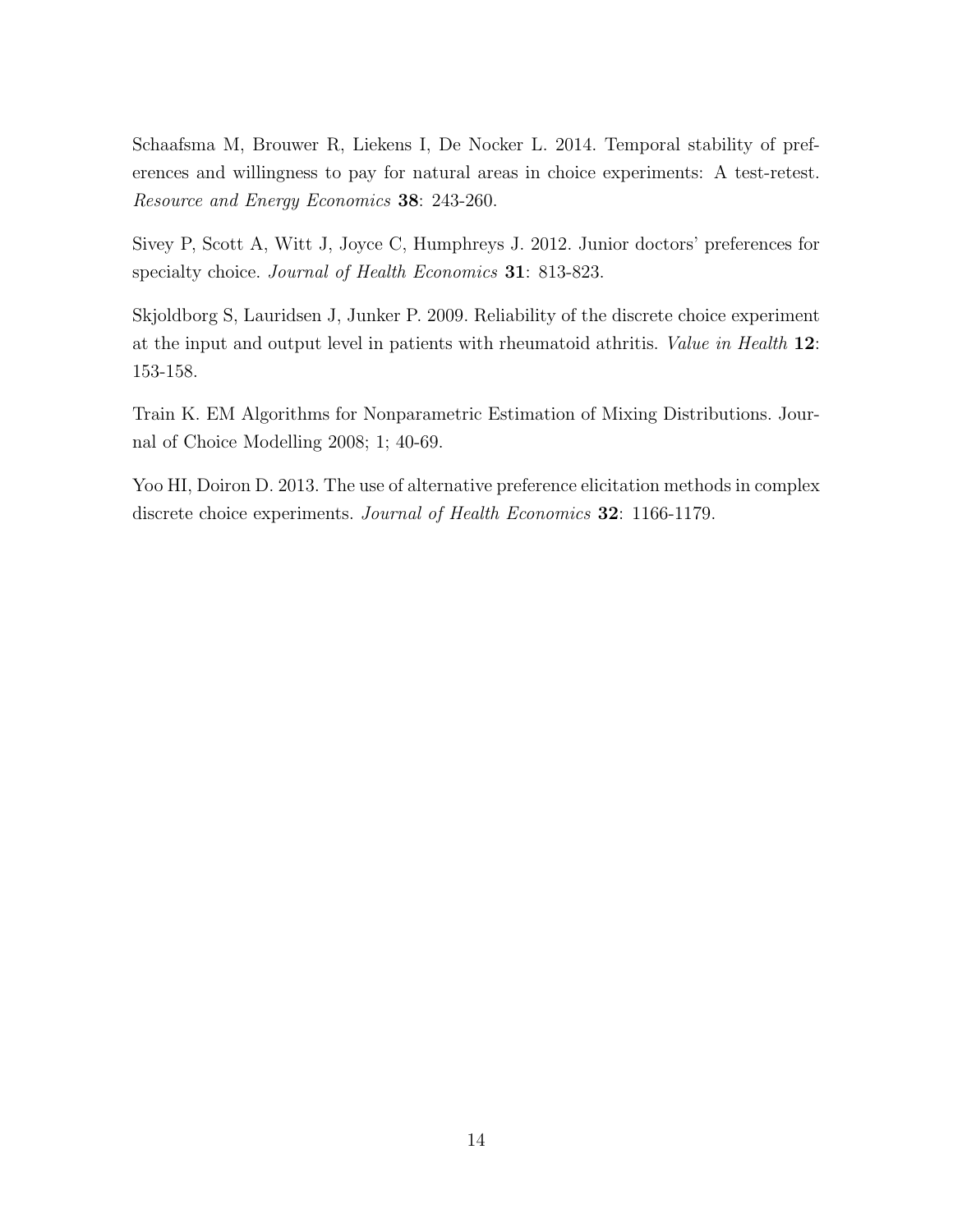## Online Appendix for:

# Temporal stability of stated preferences: the case of junior nursing jobs

Denise Doiron<sup>a</sup>, Hong Il Yoo<sup>b,\*</sup>

a. School of Economics, University of New South Wales Sydney, Australia. d.doiron@unsw.edu.au

b. Durham University Business School, Durham University Durham, United Kingdom. h.i.yoo@durham.ac.uk

January 2016

<sup>∗</sup>Corresponding author at: Durham University Business School, Mill Hill Lane, Durham DH1 3LB, United Kingdom. Ph: +44 191 334 5544. Email: h.i.yoo@durham.ac.uk.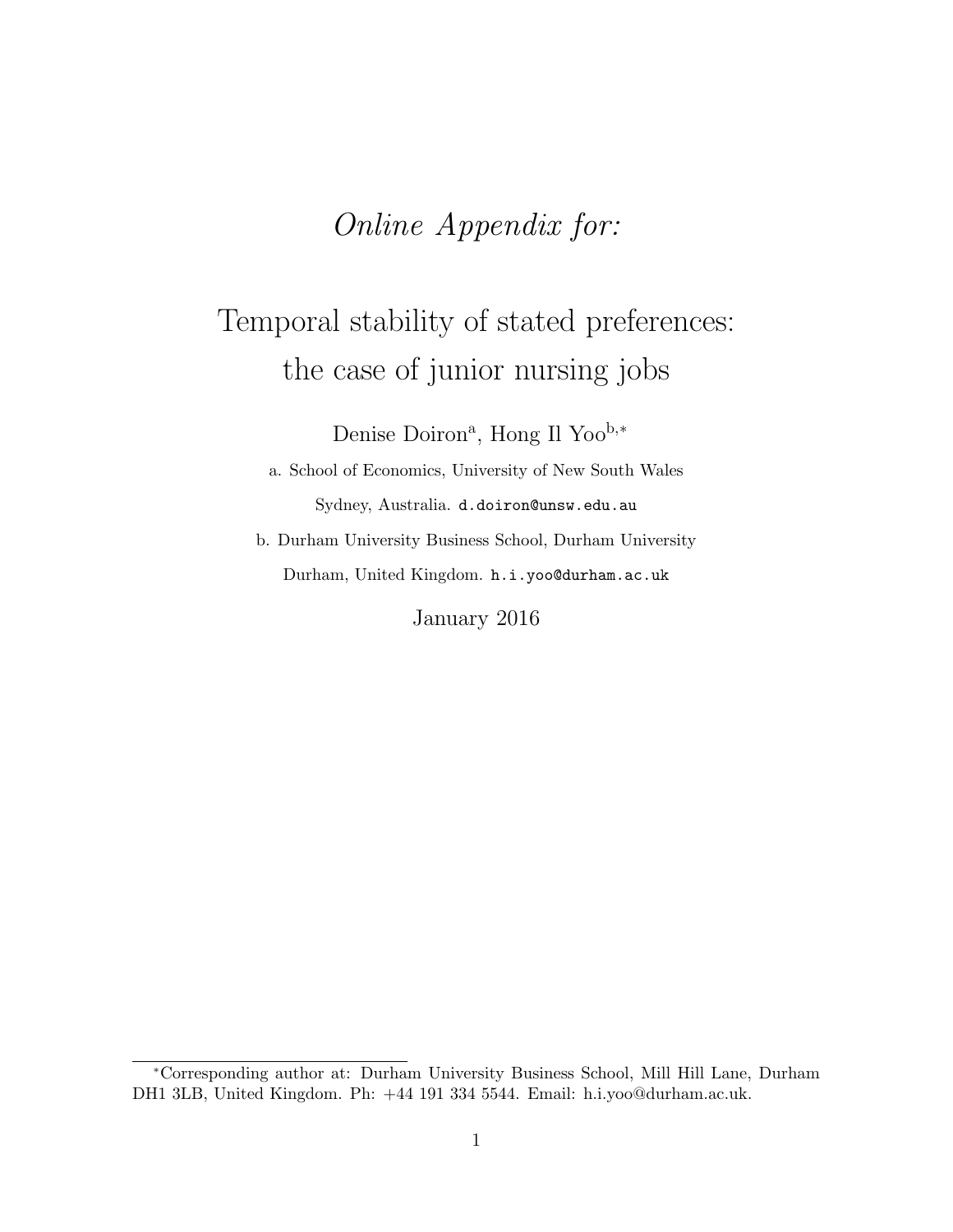### 1 Supporting material for the main manuscript

Table A.1 provides a full summary of the attributes and levels used in the DCE design. Table A.2 reports detailed estimation results for our main latent class logit (LCL) model where weekly salary enters as  $\ln(salary)$ ; Figure 1, Figure 2 and Table 1 in the main manuscript are derived from these results.

## 2 Additional results: other mixed logit models

Our analytic framework is the usual random utility maximisation model. The utility that person *n* derives from job *j* in choice scenario *t* is specified as

$$
U_{njt} = \beta'_{nt} x_{njt} + \varepsilon_{njt}
$$
  
where  $\beta_{nt} = \alpha_n + \delta_n \times wave2_{nt}$ . (1)

 $x_{njt}$  is a vector of 12 attributes,  $\beta_{nt}$  is a conformable vector of utility coefficients,  $wave2<sub>nt</sub>$  is a dummy variable that equals 1 for choice scenarios from wave 2, and error term  $\varepsilon_{njt}$  is i.i.d. Type 1 Extreme Value.  $\beta_{nt}$  is further decomposed into  $\alpha_n$  that captures the baseline preferences in wave 1, and  $\delta_n$  that captures the deviations from the baseline in wave 2.

The main manuscript focuses on the LCL model that uses a discrete distribution to approximate the joint distribution of  $\alpha_n$  and  $\delta_n$  nonparametrically.<sup>1</sup> In this section, we present additional results based on other types of mixed logit models that place more parametric restrictions on the joint distribution. Specifically, we estimate the normal-mixture logit (NMIXL) model that specify  $\beta_{nt}$  as

$$
\boldsymbol{\beta}_{nt} = \overline{\boldsymbol{\alpha}} + \overline{\boldsymbol{\delta}} \times wave2_{nt} + \boldsymbol{\mu}_n \tag{2}
$$

where  $\bar{\alpha}$  is a vector of mean utility coefficients in wave 1;  $\bar{\alpha} + \bar{\delta}$  is a vector of mean utility coefficients in wave 2; and  $\mu_n$  is a conformable vector of draws from a zero-mean multivariate normal distribution,  $MVN(0, V)$ , that captures individual-specific deviations from the population mean coefficients.<sup>2</sup> The  $k^{th}$  element of  $\mu_n$ ,  $\mu_{kn}$ , then measures by how much person *n*'s utility coefficient on the  $k^{th}$  attribute deviates from the mean

<sup>&</sup>lt;sup>1</sup>The estimation results have been obtained using Stata command -lclogit- (Pacifico and Yoo, 2013). <sup>2</sup>The estimation results have been obtained using Stata command -mixlogit- (Hole, 2007).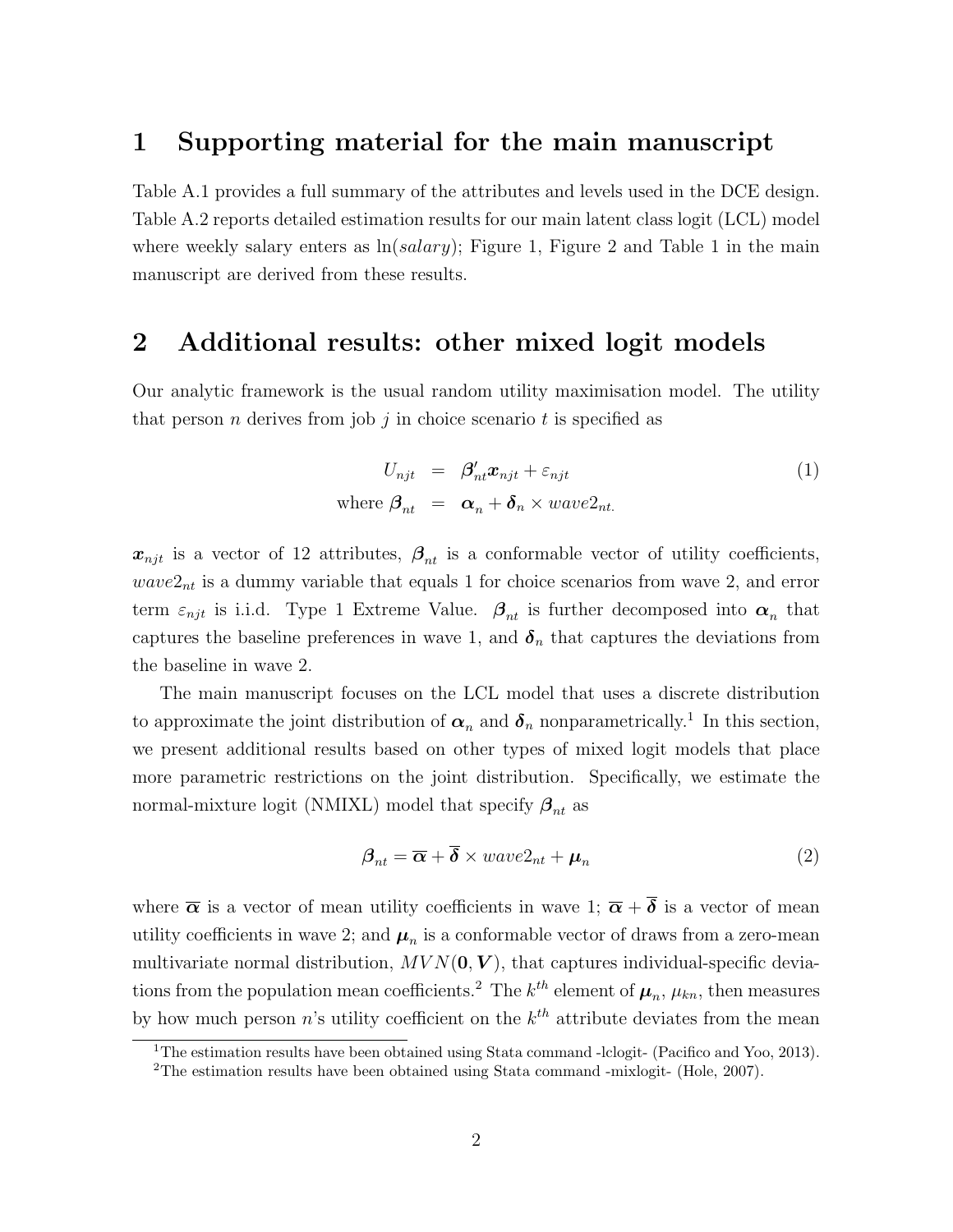coefficient on that attribute, and the  $l^{th}$  element  $\mu_{ln}$  can be interpreted similarly. The  $k^{th}$  diagonal element of V is the population variance of  $\mu_{kn}$ , and indicates how dispersed the taste for the  $k^{th}$  attribute (as measured by the utility derived from that attribute) is across individuals. The off-diagonal element in the  $k^{th}$  row and the  $l^{th}$  column of V is identical to the element in the  $l^{th}$  row and the  $k^{th}$  column, as they correspond to the population covariance of  $\mu_{kn}$  and  $\mu_{ln}$ . A positive (negative) covariance means that someone who derives a large utility from the  $k^{th}$  attribute tends to derive a large (small) utility from the  $l^{th}$  attribute; in this sense, a non-zero covariance indicates correlated tastes for two underlying attributes.

We also estimate the Generalized Multinomial Logit (GMNL) model of Fiebig *et al.* (2010) that augments NMIXL with an additional random parameter  $\sigma_n$  to accommodate interpersonal heterogeneity in the overall scale of utility. This model specify  $\beta_{nt}$  as

$$
\boldsymbol{\beta}_{nt} = \sigma_n(\overline{\boldsymbol{\alpha}} + \overline{\boldsymbol{\delta}} \times wave2_{nt} + \boldsymbol{\mu}_n)
$$
\n(3)

where  $\ln(\sigma_n)$  is a draw from a univariate normal distribution  $N(-0.5\tau^2/\tau^2)$ , and other notations are the same as in the NMIXL context.<sup>3</sup>

The left panel of Figure A.1 plots the mean coefficients from an NMIXL specification that assumes away correlated tastes for different attributes. This specification has  $\overline{\alpha}, \overline{\delta}$ , and the diagonal elements of V as parameters to estimate, and constrains each off-diagonal element of  $V$  to 0. The right panel of Figure A.1 plots the mean coefficients from a GMNL specification which extends the preceding NMIXL specification by including  $\tau$  as an additional parameter to estimate.

Similarly, the left panel of Figure A.2 plots the mean coefficients from an NMIXL specification that allows for correlated tastes. This specification has  $\bar{\alpha}, \bar{\delta}$ , the diagonal elements of  $V$ , and all distinct off-diagonal elements of  $V$  as parameters to estimate. The right panel of Figure A.2 plots the mean coefficients from a GMNL specification which extends this more general NMIXL specification by including  $\tau$  as an additional parameter to estimate.

In general, both figures look similar to Figure 1 in the main manuscript and suggest that qualitatively the same pattern of temporal variations in the mean coefficients can be detected regardless of which mixed logit model is used. While there are some differences in relation to which specific coefficients show statistically significant variations, they do not affect our main conclusion that a majority of the coefficients do not show significant

<sup>&</sup>lt;sup>3</sup>The estimation results have been obtained using Stata command -gmnl- (Gu et al., 2013).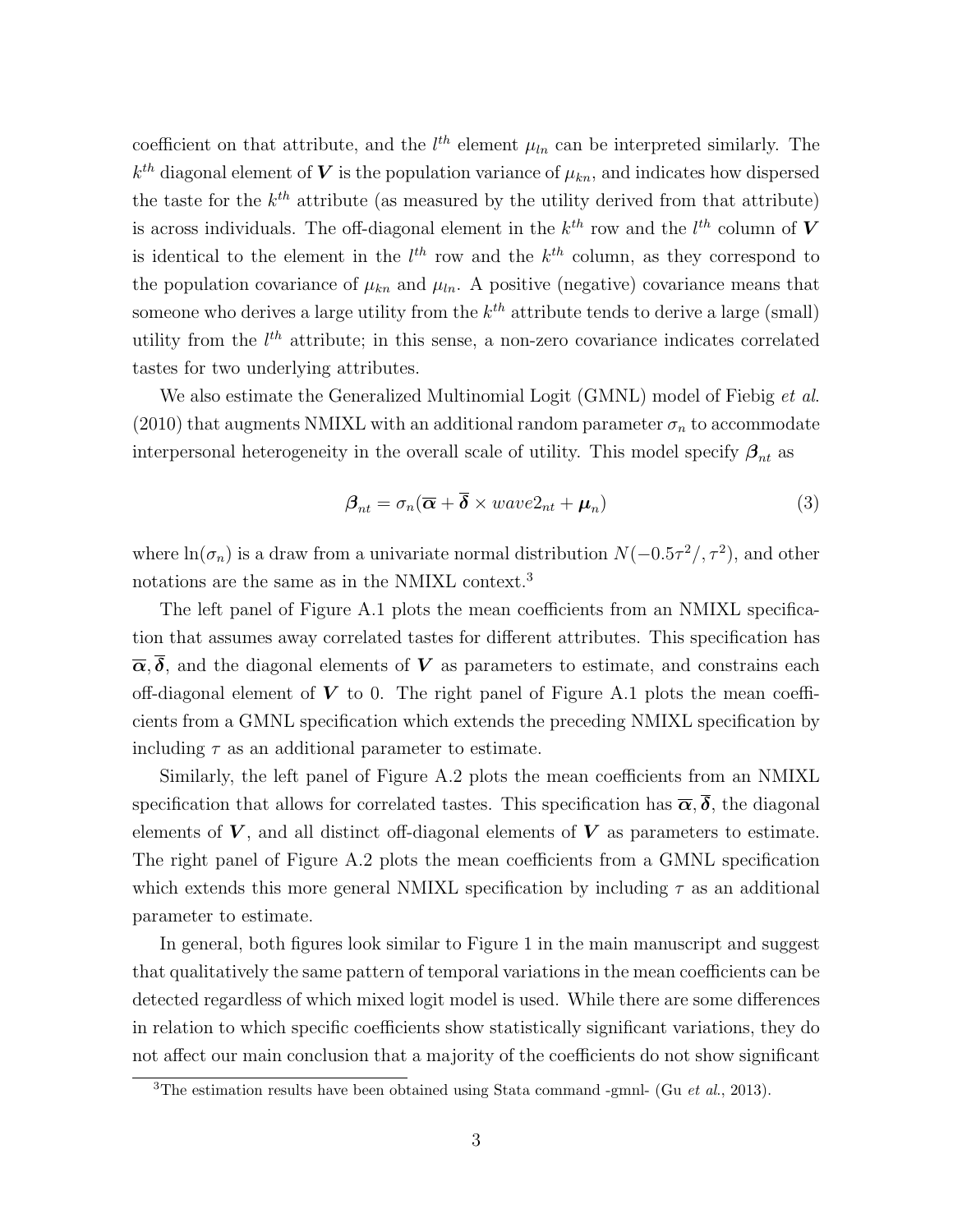variations; that the relative importance of different attributes remains fairly stable; and that there is a substantial decline in the utility from extra salary which deserves further research.

## 3 Additional results: dummy salary specification

As discussed in the main manuscript, the average transfer error in the mean willingnessto-pay (MWTP) for nursing job attributes would have been towards the lower end of what previous studies have found for other types of attributes, if not for the instability of preferences for salary. To ensure that the declining utility of extra salary is a feature of the underlying data, not that of our  $ln(salary)$  specification, we perform a robustness check. Specifically, we modify our 3-class LCL model by replacing  $ln(salary)$  with dummies for all salary increment levels in each wave, thereby making the model specification non-parametric with respect to salary gains. Figure A.3 plots the mean utility weights from the resulting 3-class latent class logit (LCL) model. The weights on salary gains are not directly comparable between waves, as salary changes by an increment of \$150 in W1, and \$200 in W2. Nevertheless, Figure 3 clearly illustrates that a given amount of extra salary in W2 yields either the same (on the 45◦ line) or less (below the 45◦ line) utility gains than a smaller amount in W1.

## 4 Additional results: demographic specifications

Our two DCE waves were spaced at least a full year apart, and 15 months on average. By interacting each attribute with personal characteristics and using those interaction terms as additional regressors, we can allow the utility coefficients to vary with personal characteristics that vary between waves (e.g. stage of career), as well as time-invariant (e.g. gender) characteristics. In case preferences vary systematically with time-varying characteristics, it may be possible to explain some temporal shifts in preferences with reference to changes in those characteristics between two waves.

Note, however, that since there are 12 attributes, incorporating one characteristic requires estimating at least 12 extra parameters. Unless further restrictions are placed on the selection of the demographic interaction terms, incorporating even a moderately large number of characteristics can make the resulting specification susceptible to overfitting and difficult to interpret and present.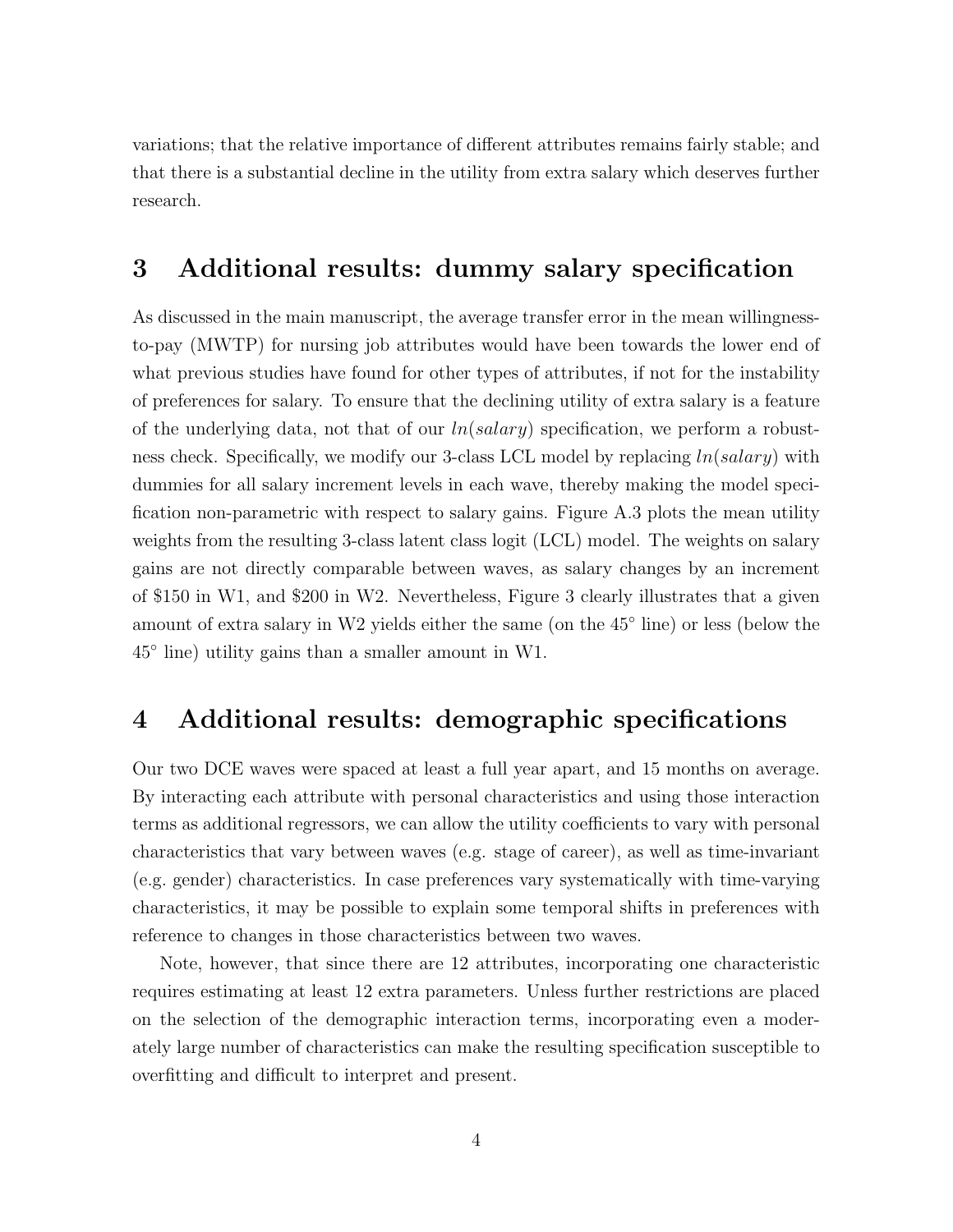To achieve a parsimonious demographic specification, we followed a general-tospecific specification search strategy. As it is computationally impractical to estimate a mixed logit model repeatedly, our specification search was based on the multinomial logit (MNL) model.<sup>4</sup> We started off with a general MNL specification that involved 300 regressors: 12 attributes, 12 interaction terms between attributes and the wave 2 dummy, and 252 interaction terms involving attributes and 21 demographic variables. These 21 demographic variables incorporate both time-varying and time-invariant personal characteristics.<sup>5</sup> The general specification was estimated twice, once using the balanced estimation sample of 241 respondents who completed the DCE in both waves and provide 3821 choice observations, and once using the unbalanced sample that included additional 387 respondents who only completed the first-wave DCE and provide extra 3096 choice observations.<sup>6</sup> Based on the results, we obtained a simplified specification that retained all 12 attributes and those out of 264 interaction terms which were significant at the 10% level in either estimation sample. We then proceeded to testing down the MNL model repeatedly in an analogous manner, by using a simplified specification from one stage as a new general specification for the next stage, until we obtained a specification wherein all retained interaction terms became significant at the 10% level in either estimation sample.

The resulting final MNL specification involves 28 regressors: 12 attributes, 4 interaction terms between attributes  $(\ln(salary))$ , "well staffed", "well equipped", "abundant parking") and the wave 2 dummy, and 12 demographic interaction terms. An earlier version of this paper reports the MNL estimates based on this specification for both balanced and unbalanced samples.<sup>7</sup>

The current main manuscript focuses on the analysis of temporal stability in preferences using the balanced sample. Accordingly, we modify the above final specification

<sup>4</sup>The estimation run time for our mixed logit models varied from 4 hours for the LCL model to 35 hours for the Correlated GMNL model in Figure A.2.

<sup>&</sup>lt;sup>5</sup>The demographic variables covered:  $(1-3)$  career stage, captured by three dummies;  $(4)$  university affiliation at the time of survey recruitment; (5) gender; (6-10) five dummies related to the respondent's current and planned parental status; (11) self-assessed health; (12) marital status; (13-14) two partner characteristics (whether living with the respondent, whether employed); (15) satisfaction with current nursing job if the respondent has one; (16-17) income and missing income flag; (18) whether born in Australia; (19) whether international student; (20) whether English is native language; (21-24) four age group dummies. More information is available upon request.

<sup>&</sup>lt;sup>6</sup>The unbalanced sample, with more people, offers a greater scope for detecting observed heterogeneity of interest in this specification search process. Our main manuscript focuses on the balanced sample, however, for ease of interpretation of the results as temporal shifts in preferences.

<sup>&</sup>lt;sup>7</sup>The earlier version can be accessed at:  $https://good.g1/bAkumy.$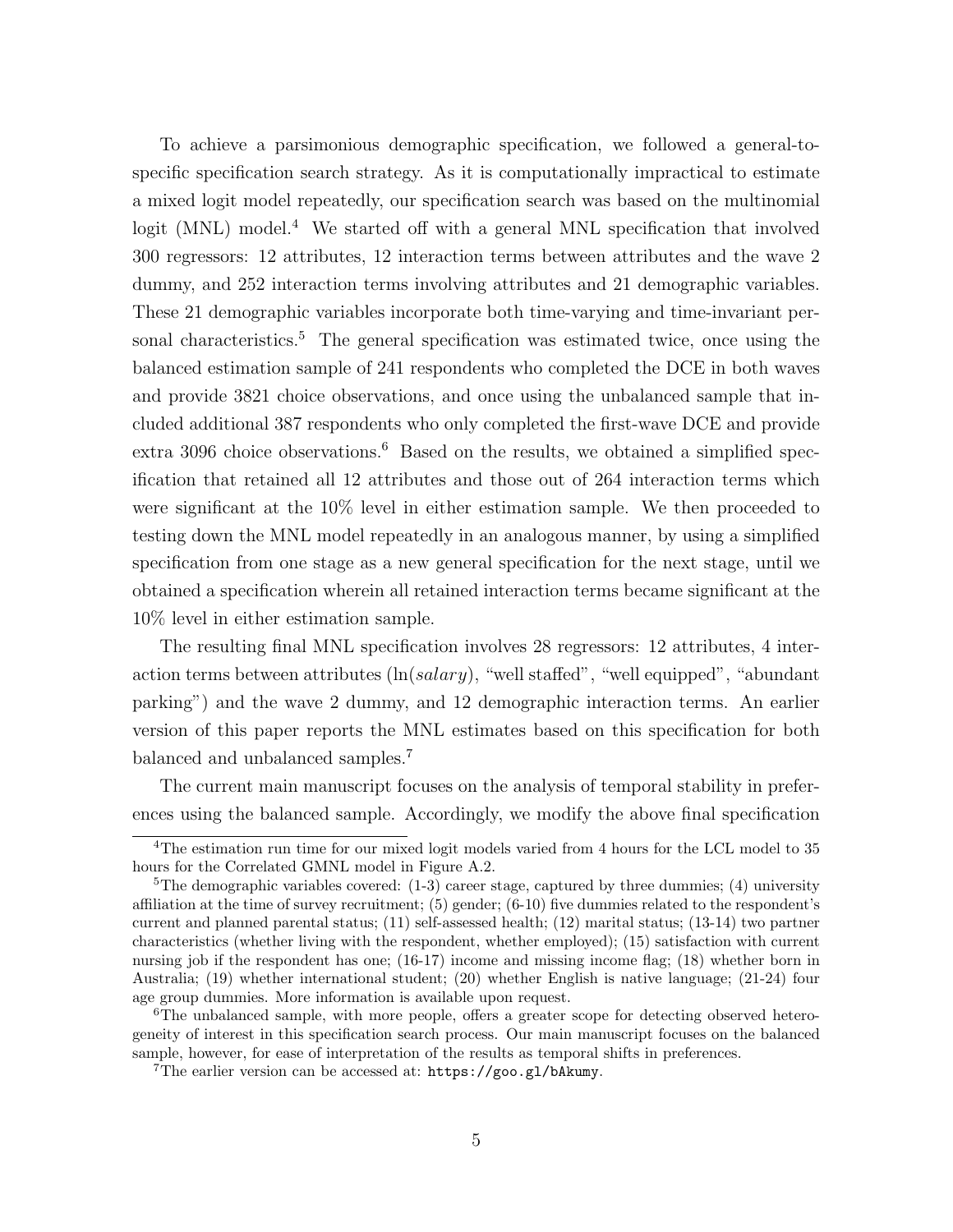further as follows. First, we drop 4 demographic interactions terms which are significant in the unbalanced sample, but insignificant in the balanced sample.<sup>8</sup> Second, we include all 12 interaction terms between attributes and the wave 2 dummy, to facilitate more direct comparisons with our baseline models that do not place any prior restriction on which utility coefficient varies over time. The new MNL specification involves 32 regressors: 12 attributes, 12 interaction terms between attributes and the wave 2 dummy, and 8 demographic interaction terms.

Table A.3 reports the coefficient estimates from this last MNL specification, and the mean coefficient estimates from its 3-class LCL model extension. Figure A.4 plots the wave 2 estimates from each model against the corresponding wave 1 estimates, for the reference group of respondents who are female, aged 22-29, not in first-year of university, and have no children under 6. In general, conditioning on observed taste heterogeneity through demographic interaction terms does not affect our baseline findings regarding temporal stability, as all previously significant temporal variations except one remains significant.<sup>9</sup>

That only a small number of demographic interaction terms turn out to be significant is not uncommon in DCE studies, both in the context of health workforce research (Sivey *et al.*, 2012; Holte *et al.*, 2015) and other contexts (Liebe *et al.*, 2012; Schaafsma *et al.*, 2014). In the present context, however, the general lack of career stage (first-year, second-year, third-year students and graduate nurses) effects may appear surprising if one takes a view that job preferences would vary with job experiences, though our result agrees with the findings of two previous temporal stability studies (San Miguel et al., 2002; Liebe et al., 2012) which tested for the effects of relevant experiences in their contexts and found no significant effects.<sup>10</sup> We note that when 35 omitted interaction terms involving attributes and career stage dummies are added to the MNL specification

<sup>8</sup>They are interaction terms involving: (1) "excellent quality of care" and "studied at the University of New England" (base group: "studied at the University of Technology Sydney"); (2) "flexible rostering" and "first-year students"; (3) "flexible rostering" and "male"; (4) "3 rotations" and "first-year students".

<sup>&</sup>lt;sup>9</sup>In the baseline MNL model that excludes demographic heterogeneity, we found a significant change in the utility weight on "excellent quality of care" that does not show up in Table A.3 and Figure A.4. In the LCL model that excludes demographic heterogeneity (Figure 1 in the main manuscript), the change in the mean utility weight on "supportive management" was significant at the 5% level; it is now significant only at the 10% level.

<sup>&</sup>lt;sup>10</sup>The alternatives in San Miguel *et al.* (2002) describe out-of-hours GP services, and the relevant experience is whether the respondent used such a service between waves. The alternatives in Liebe et al. (2012) describe landscape outcomes associated with wind power generation, and the relevant experience is whether the respondent was exposed to wind power generation issues between waves.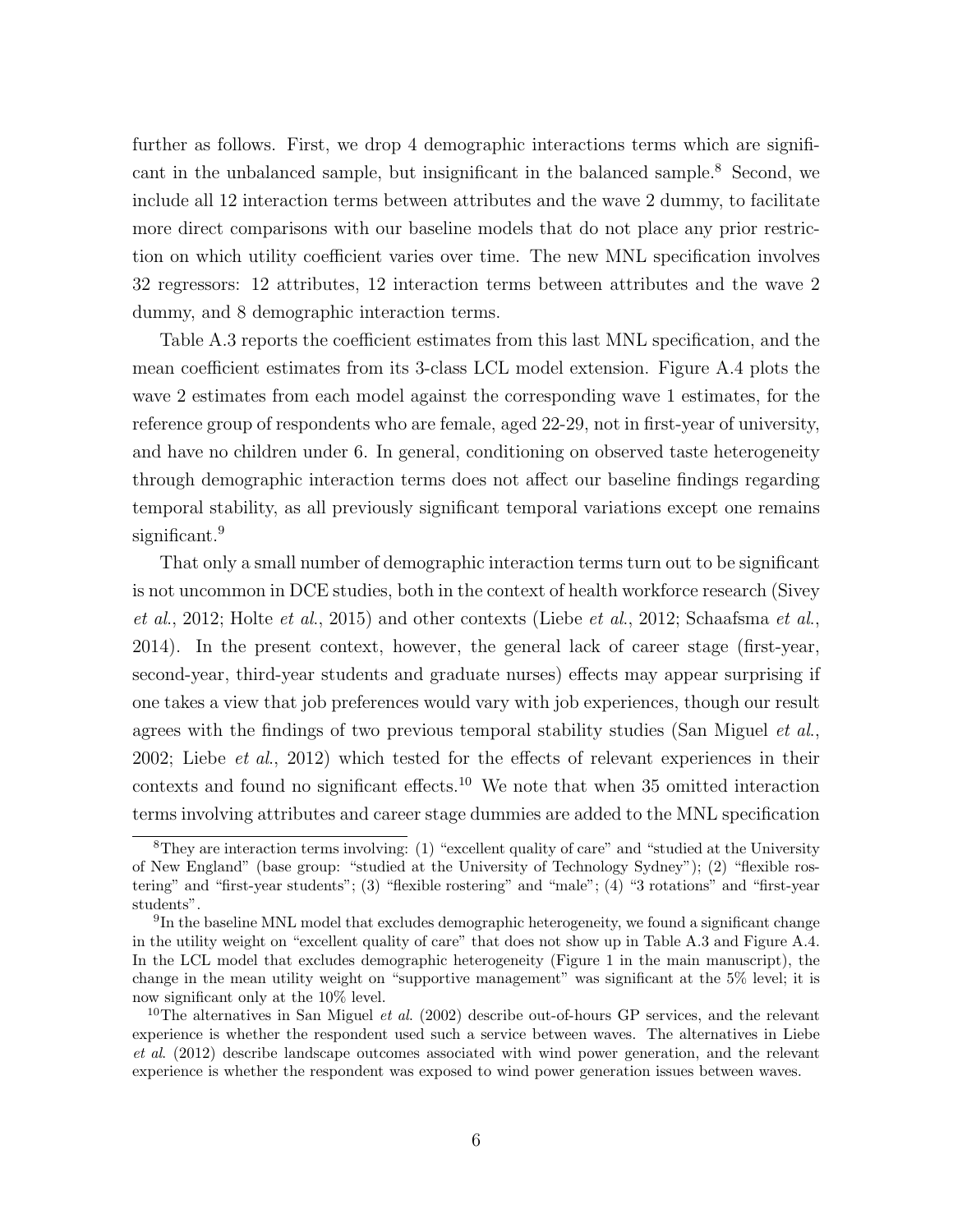in Table A.3 as additional regressors, the log-likelihood of the MNL model increases only slightly to -3036.14 from -3050.96: the LR statistic of 29.64 has a  $\chi^2(35)$  p-value of 0.72, and does not reject our current specification at any conventional significance level. We offer two thoughts on the general lack of career stage effects. First, this may suggest a good understanding of nursing jobs by nursing students acquired through the practicum component of the Bachelor of Nursing program. The hours spent in practicum placements during the 3-year programme are substantial: 120 in year 1, 320 in year 2 and 400 in year 3. Second, this may suggest that both experiences and/or preference changes with experiences are individual-specific, instead of career stage-specific. Note that the career stage interaction terms are only able to pick up systematic variations in preferences across career stage groups.

## References

Fiebig DG, Keane M, Louviere J, Wasi N. 2010. The generalized multinomial logit model: Accounting for scale and coefficient heterogeneity. Marketing Science 29: 393- 421.

Gu Y, Hole AR, Knox S. 2013. Fitting the generalized multinomial logit model in Stata. Stata Journal 13:382-397.

Hole AR. 2007. Fitting mixed logit models by using maximum simulated likelihood. Stata Journal 7: 388-401.

Holte JH, Kjaer T, Abelsen B, Olsen JA. 2015. The impact of pecuniary and nonpecuniary incentives for attracting young doctors to rural general practice. Social Science and Medicine 128: 1-9.

Liebe U, Meyerhoff J, Hartje V. 2012. Test-retest reliability of choice experiments in environmental valuation. Environmental and Resource Economics 53: 389-407.

Pacifico D, Yoo HI. 2013. lclogit: A Stata command for fitting latent-class conditional logit models via the expectation-maximization algorithm. Stata Journal 13: 625-639.

San Miguel F, Ryan M, Scott A. 2002. Are preferences stable? The case of health care. Journal of Economic Behavior  $\mathcal C$  Organization 48 1-14.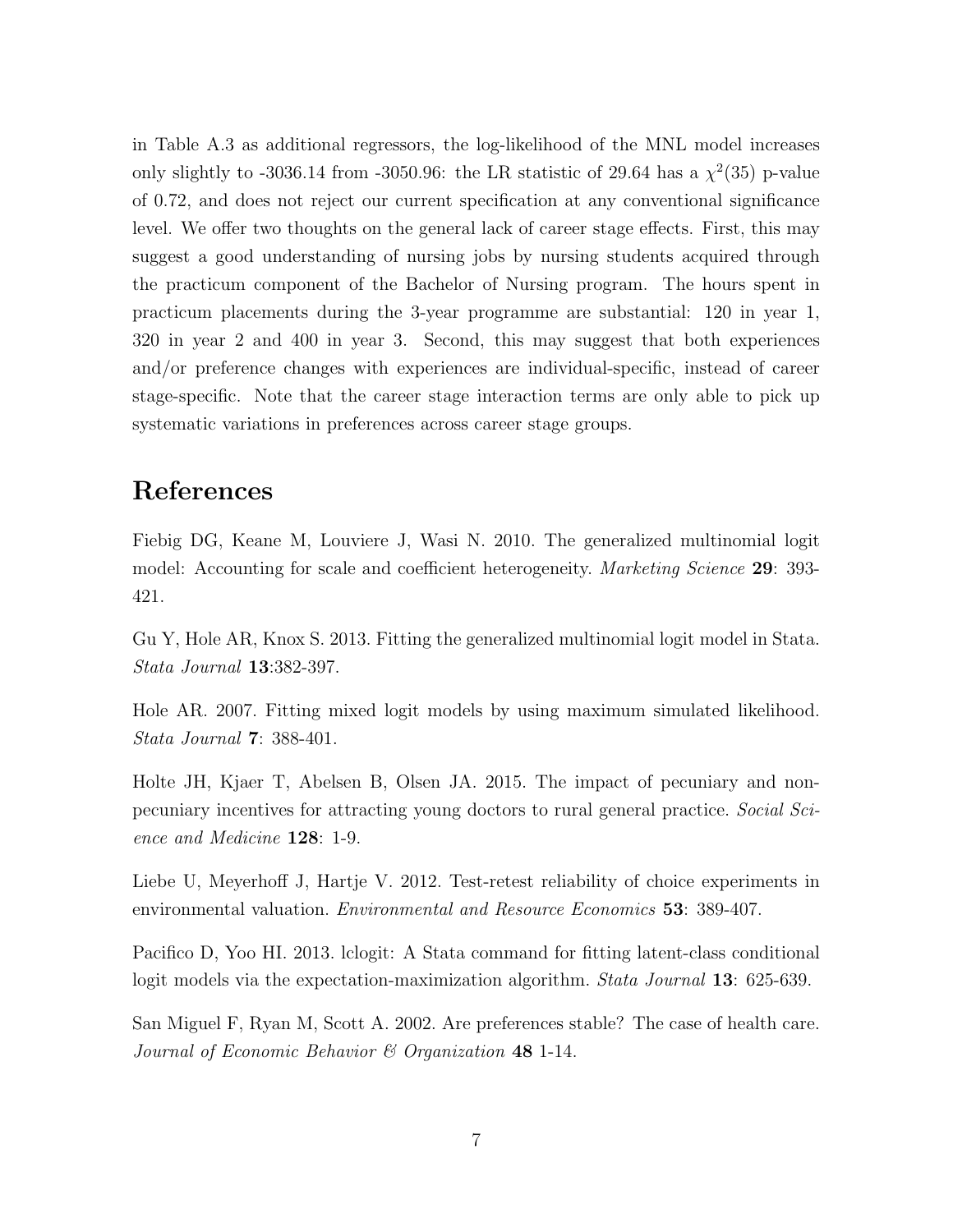Sivey P, Scott A, Witt J, Joyce C, Humphreys J. 2012. Junior doctors' preferences for specialty choice. Journal of Health Economics 31: 813-823.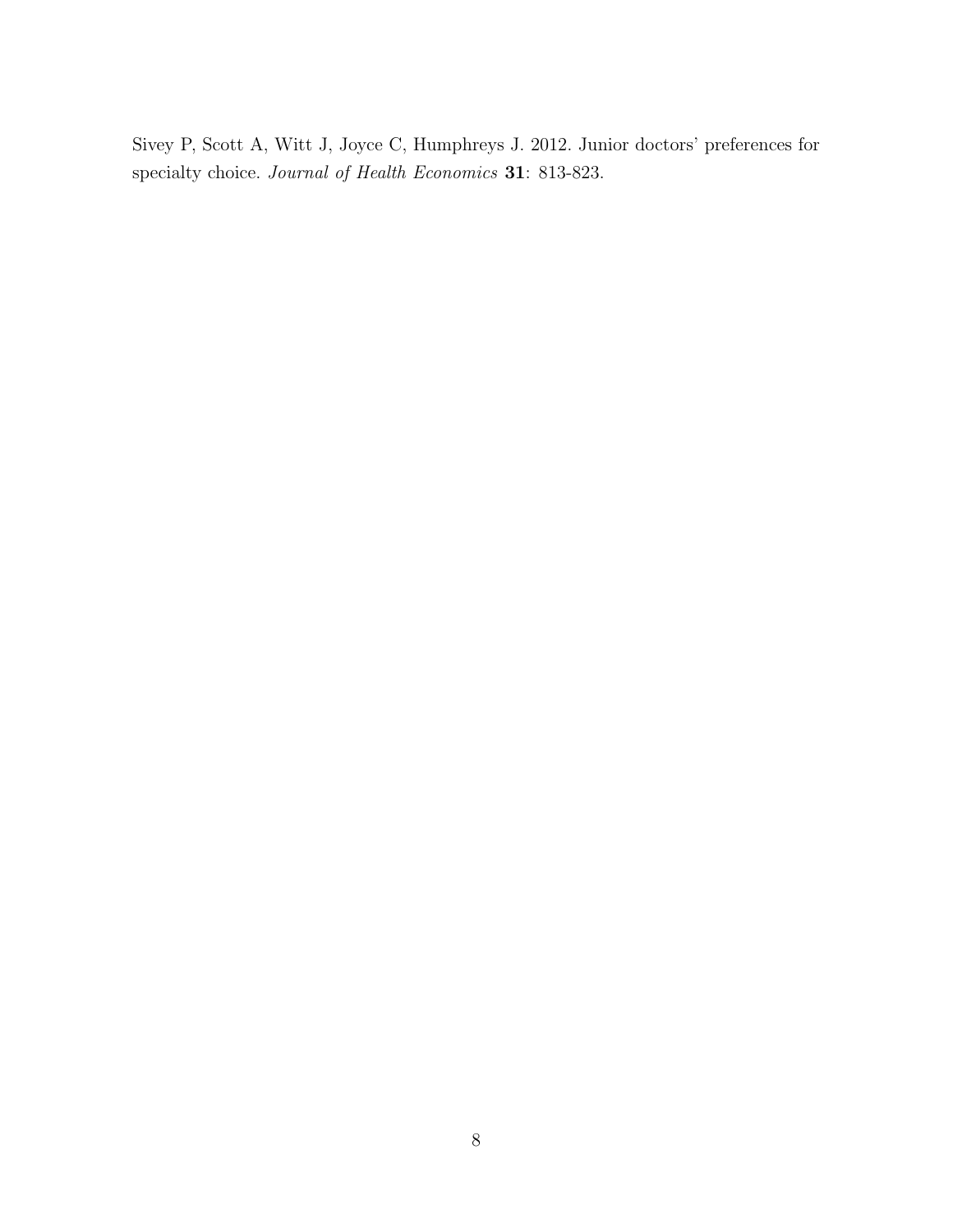

Figure A.1: Uncorrelated mixed logit: wave-specific mean coefficients

The sample includes 3821 choice observations from 241 individuals. LogL (param) refers to the maximised log-likelihood (number of estimated parameters). The log-likelihood has been simulated using 1000 random draws. A hollow circle indicates a significant between-wave difference at the 5% level. Detailed estimation results are available upon request.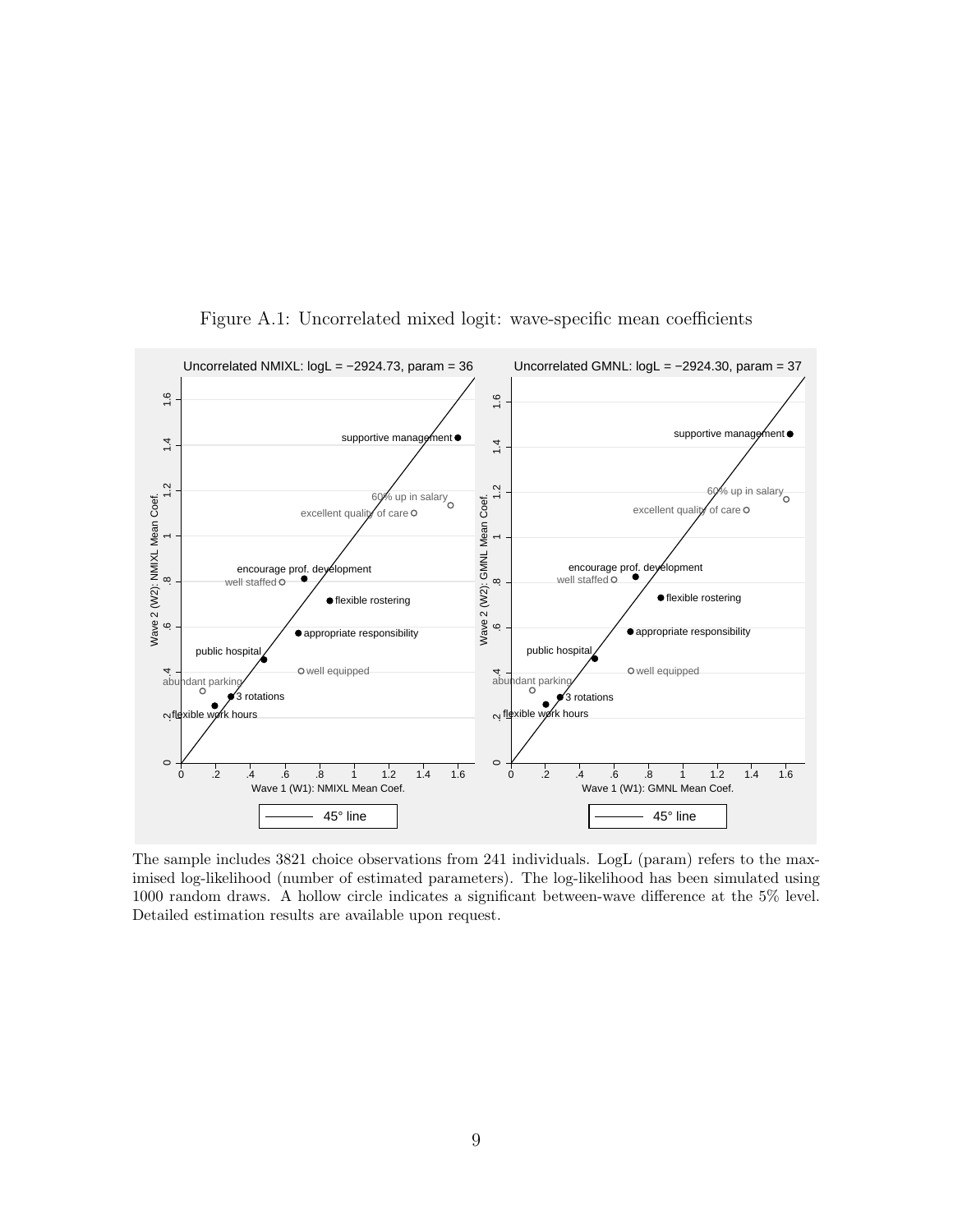

Figure A.2: Correlated mixed logit: wave-specific mean coefficients

The sample includes 3821 choice observations from 241 individuals. LogL (param) refers to the maximised log-likelihood (number of estimated parameters). The log-likelihood has been simulated using 1000 random draws. A hollow circle indicates a significant between-wave difference at the 5% level. Detailed estimation results are available upon request.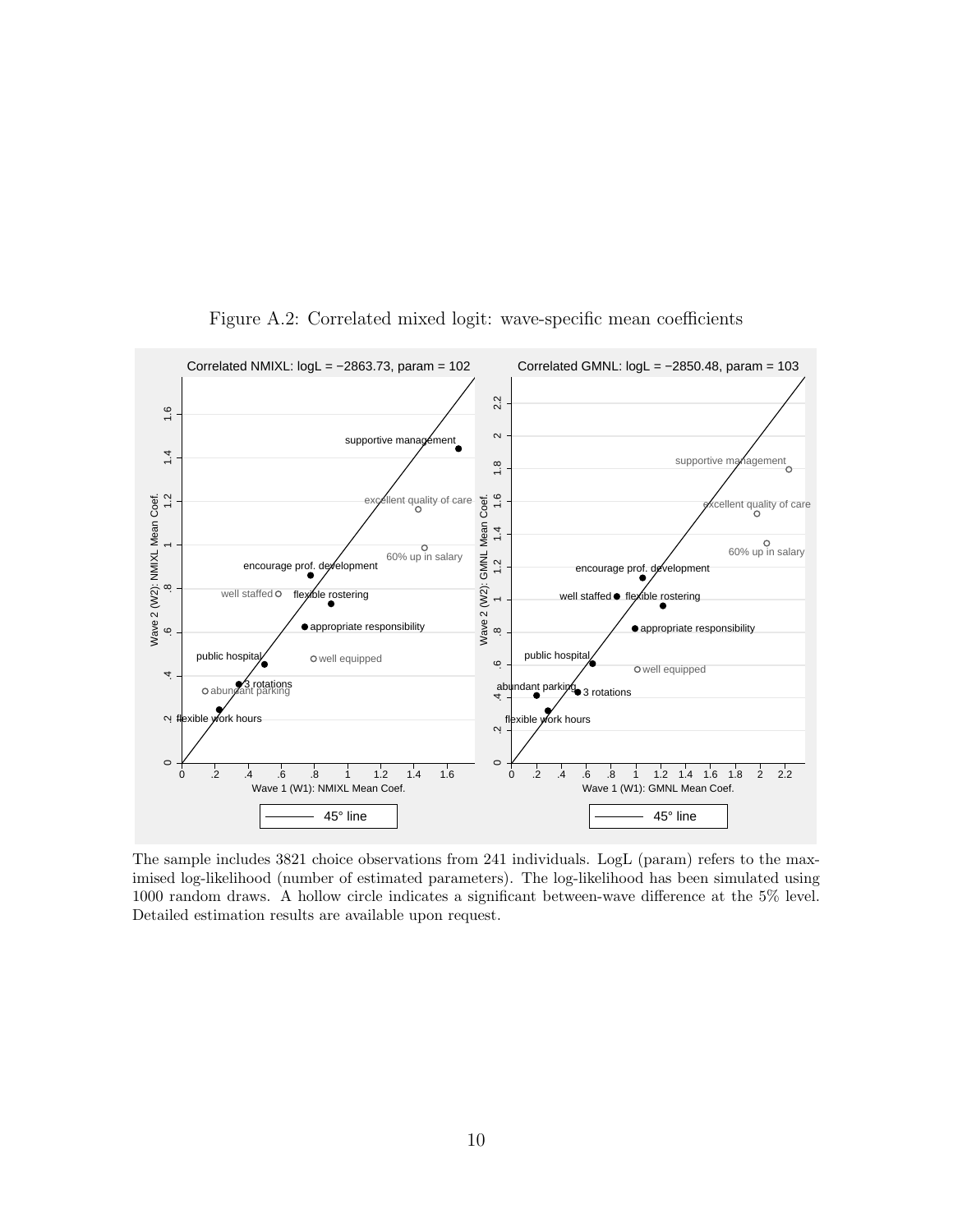

Figure A.3: Wave-specific mean coefficients when specifying salary-level dummies

The sample includes 3821 choice observations from 241 individuals. Based on a 3-class latent class logit model specification that replaces  $ln(salary)$  with three salary dummies per each wave. A hollow circle (diamond) indicates a significant between-wave difference at the 5% level. A hollow square indicates that the estimates are not comparable between waves. Detailed estimation results are available upon request.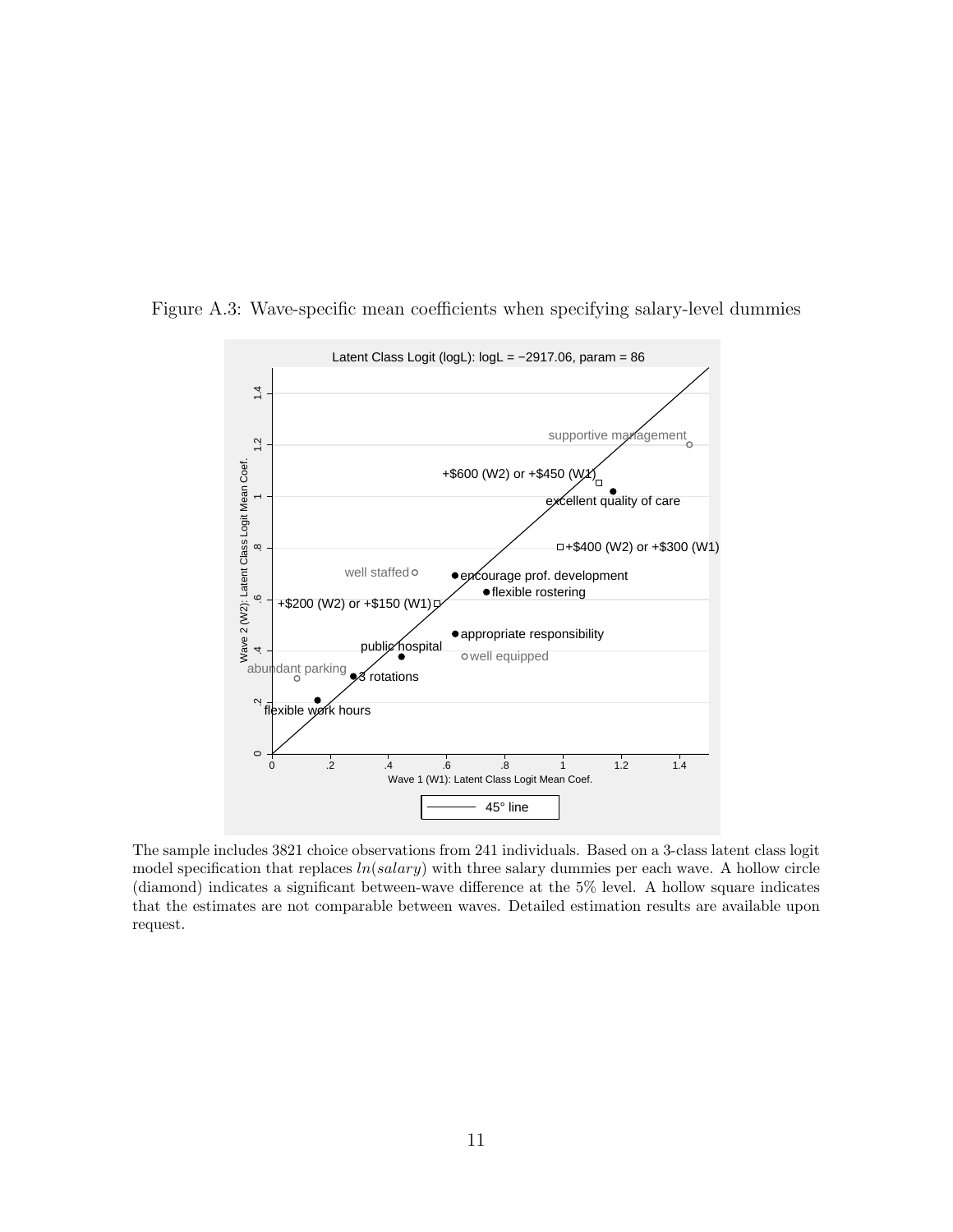

Figure A.4: Demographic specifications: wave-specific (mean) coefficients

The sample includes 3821 choice observations from 241 individuals. LogL (param) refers to the maximised log-likelihood (number of estimated parameters). A hollow circle indicates a significant betweenwave difference at the 5% level. The results are for the reference group of respondents who are female, aged 22-29, not in first-year of university, and have no children under 6. See Table A.3 for further results.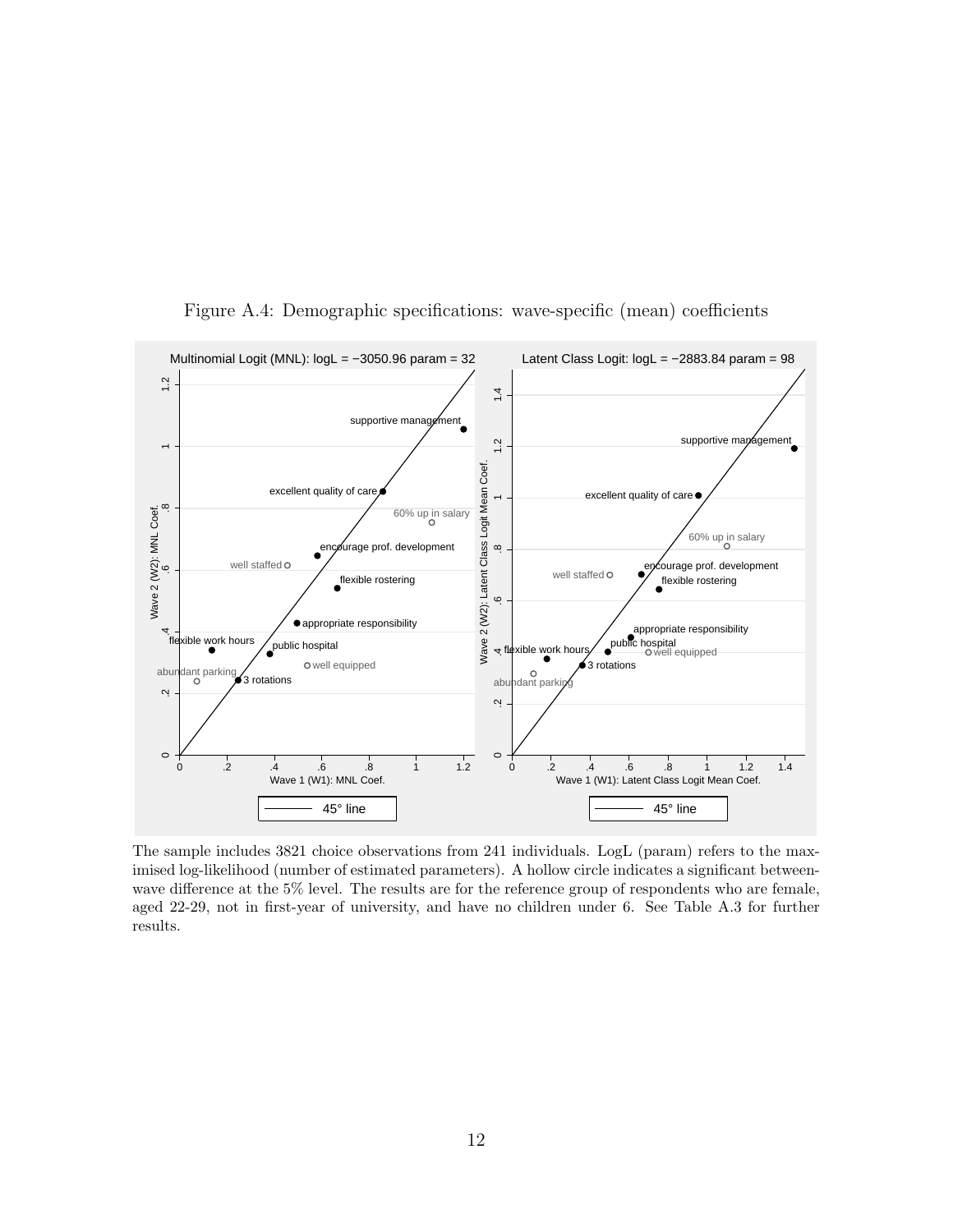| Glossary definition of attribute                                                                                                         | Attribute name                              | Levels                                                                           |
|------------------------------------------------------------------------------------------------------------------------------------------|---------------------------------------------|----------------------------------------------------------------------------------|
| the new graduate<br>The type of hospital where<br>program is located                                                                     | Location                                    | Private hospital<br>Public hospital                                              |
| The number of rotations to different clinical areas                                                                                      | Clinical rotations                          | Three<br>None                                                                    |
| fulltime and part-time positions, or fulltime only<br>program offers<br>Whether the new graduate                                         | Work hours                                  | Part-time or fulltime<br>Fulltime only                                           |
| The flexibility of the rostering system in<br>accommodating requests                                                                     | Rostering                                   | Flexible, usually accommodating requests<br>Inflexible, does not allow requests  |
| The hospital's reputation regarding staffing levels                                                                                      | Staffing levels                             | Frequently short of staff<br>Usually well-staffed                                |
| culture in terms of support from management and staff<br>The hospital's reputation regarding the workplace                               | Workplace culture                           | Unsupportive management and staff<br>Supportive management and staff             |
| The hospital's reputation regarding the physical work<br>environment in terms of equipment and appearance                                | Physical environment                        | Poorly equipped and maintained facility<br>Well equipped and maintained facility |
| The hospital's reputation regarding whether nurses<br>are encouraged and supported in professional<br>development and career progression | Professional development<br>and progression | No encouragement for nurses<br>Nurses encouraged                                 |
| The parking facilities                                                                                                                   | Parking                                     | Abundant and safe<br>Limited                                                     |
| The hospital's reputation regarding the responsibility<br>their qualifications<br>given to nurses, relative to<br>and experience         | Responsibility                              | Appropriate responsibility<br>Too much responsibility                            |
| The hospital's reputation regarding the quality<br>of patient care                                                                       | Quality of care                             | Excellent<br>Poor                                                                |
| The gross weekly salary                                                                                                                  | Salary                                      | Wave 2: \$900; \$100; \$1300; \$1500<br>Wave 1: \$800; \$950; \$1100; \$1250     |

| ļ<br>Ì<br>I<br>j<br>Ì<br>I<br>ı                                    |
|--------------------------------------------------------------------|
| l<br>֧֦֦֦֚֝֝֟֝֟֝֟֝֟֝֟֝֝֝֟֟֝֟֝֟֟֝֬֝<br>l<br>j<br>くくて<br>١<br>1<br>I |
| Ï<br>くく<br>ı<br>ı                                                  |
| í<br>I<br>ľ<br>j<br>ļ<br>I                                         |
| Ś<br>≀<br>I                                                        |
| ı<br>٦<br>ı                                                        |
| I                                                                  |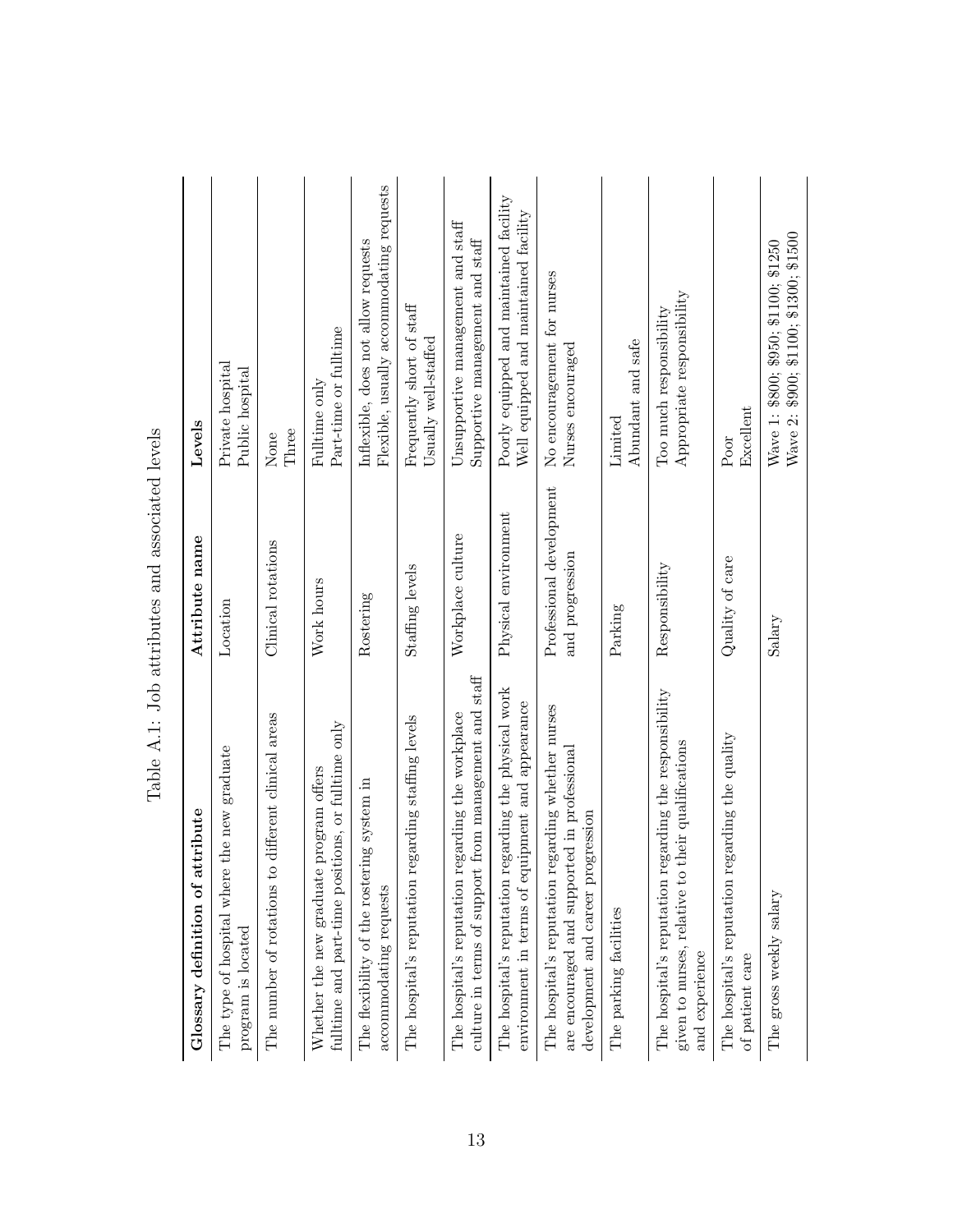|                           | Class 1    |         | Class 2    |         | Class 3    |         | Mean                                     |         |
|---------------------------|------------|---------|------------|---------|------------|---------|------------------------------------------|---------|
| ln(salary)                | $4.477***$ | (0.465) | $1.398***$ | (0.440) | $1.839***$ | (0.467) | $2.555***$                               | (0.241) |
| int: *wave2               | $-0.679$   | (0.553) | 0.406      | (0.571) | $-1.496**$ | (0.593) | $-0.611**$                               | (0.302) |
| supportive management     | $0.614***$ | (0.121) | $2.418***$ | (0.294) | $1.185***$ | (0.167) | $1.400***$                               | (0.103) |
| int: *wave2               | $-0.196$   | (0.168) | $-0.336$   | (0.322) | $-0.169$   | (0.210) | $\textbf{-0.232}^{\textbf{\texttt{**}}}$ | (0.117) |
| excellent quality of care | $0.612***$ | (0.125) | $0.747***$ | (0.143) | $2.046***$ | (0.197) | $1.156***$                               | (0.083) |
| int: *wave2               | $-0.062$   | (0.174) | $-0.252$   | (0.193) | $-0.177$   | (0.258) | $-0.164$                                 | (0.100) |
| flexible rostering        | $0.927***$ | (0.133) | $0.757***$ | (0.133) | $0.511***$ | (0.143) | $0.727***$                               | (0.067) |
| int: *wave2               | $-0.259$   | (0.184) | $-0.251$   | (0.177) | 0.186      | (0.188) | $-0.101$                                 | (0.094) |
| encourage prof. dev.      | $0.524***$ | (0.115) | $0.597***$ | (0.130) | $0.797***$ | (0.145) | $0.643***$                               | (0.068) |
| int: $*_{\text{wave2}}$   | $-0.235$   | (0.161) | $0.378**$  | (0.189) | $-0.014$   | (0.189) | 0.042                                    | (0.097) |
| approp. responsibility    | 0.153      | (0.125) | $0.891***$ | (0.172) | $0.772***$ | (0.141) | $0.609***$                               | (0.077) |
| int: *wave2               | $0.370**$  | (0.174) | $-0.503**$ | (0.219) | $-0.306$   | (0.190) | $-0.150$                                 | (0.103) |
| well staffed              | $0.523***$ | (0.114) | $0.514***$ | (0.137) | $0.444***$ | (0.133) | $0.492***$                               | (0.065) |
| int: $*_{\text{wave2}}$   | 0.239      | (0.162) | 0.182      | (0.183) | 0.170      | (0.179) | $0.196**$                                | (0.092) |
| well equipped             | $0.694***$ | (0.126) | $0.672***$ | (0.218) | $0.653***$ | (0.148) | $0.673***$                               | (0.081) |
| int: $*_{\text{wave2}}$   | $-0.314*$  | (0.180) | $-0.385$   | (0.252) | $-0.174$   | (0.194) | $-0.288***$                              | (0.107) |
| public hospital           | 0.158      | (0.121) | $0.736***$ | (0.208) | $0.487***$ | (0.134) | $0.461***$                               | (0.079) |
| int: *wave2               | 0.081      | (0.164) | $-0.540**$ | (0.267) | 0.205      | (0.179) | $-0.078$                                 | (0.107) |
| $3$ rotations $\,$        | $0.205*$   | (0.121) | $0.550***$ | (0.192) | 0.189      | (0.134) | $0.312***$                               | (0.079) |
| int: $*_{\text{wave2}}$   | 0.117      | (0.173) | 0.001      | (0.255) | $-0.114$   | (0.188) | $-0.001$                                 | (0.106) |
| flexible work hours       | $0.197*$   | (0.115) | $0.015\,$  | (0.116) | $0.335**$  | (0.133) | $0.186***$                               | (0.064) |
| int: *wave2               | 0.242      | (0.166) | $-0.051$   | (0.165) | $-0.061$   | (0.182) | 0.041                                    | (0.089) |
| abundant parking          | 0.170      | (0.114) | 0.001      | (0.120) | 0.132      | (0.124) | 0.102                                    | (0.063) |
| int: *wave2               | $0.307*$   | (0.165) | 0.154      | (0.168) | 0.154      | (0.172) | $0.204**$                                | (0.089) |
|                           |            |         |            |         |            |         |                                          |         |
| Class Share               | $0.326***$ | (0.042) | $0.325***$ | (0.043) | $0.349***$ | (0.044) |                                          |         |
| log-likelihood            | $-2927.24$ |         |            |         |            |         |                                          |         |
| estimated parameters      | 74         |         |            |         |            |         |                                          |         |

Table A.2: Latent class logit: main specification

Standard errors in parenthesis. \*, \*\*, \*\*\* indicate statistical significance at the 10%, 5% and 1% levels. int: is the interaction of the wave 2 dummy and the preceding job attribute. The model estimates the coefficients on the job attributes and the interaction terms for Class 1, Class 2, and Class 3 (72 parameters in total); and the class shares for Class 1 and Class 2 (2 parameters in total). Other results are derived from these 74 parameters. The sample includes 3821 choice observations from 241 individuals.